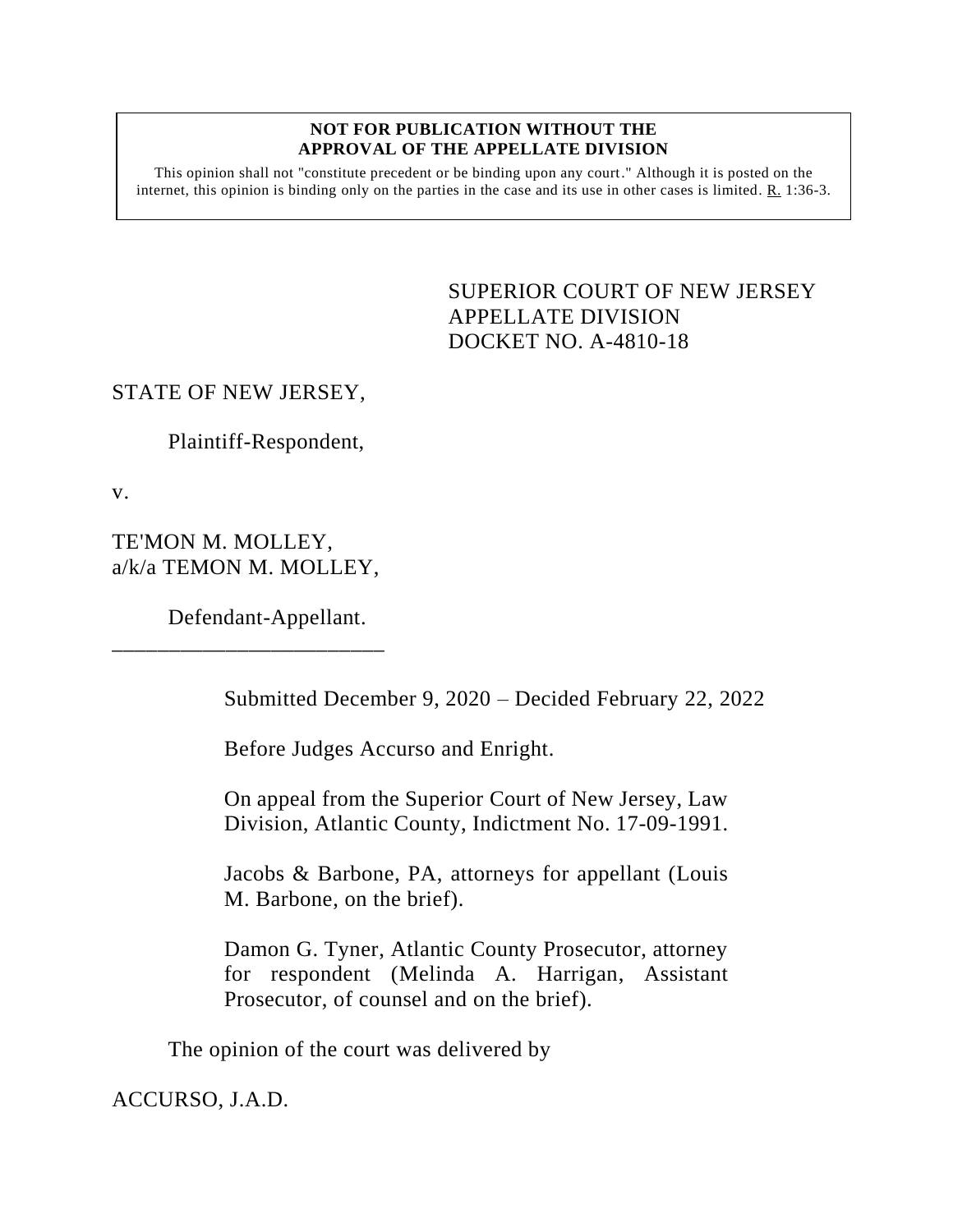Following the denial of his suppression motion, defendant Te'Mon M. Molley pleaded guilty to first-degree possession with intent to distribute over five ounces of cocaine and heroin, N.J.S.A. 2C:35-5(b)(1), in exchange for a recommended ten-year prison term, including five years of parole ineligibility. Three months after the entry of his guilty plea, but before sentencing, defendant obtained new counsel and filed a motion to withdraw the plea, premised on the alleged ineffective assistance his first lawyer provided him in connection with his suppression motion. The trial court denied the motion without an evidentiary hearing, finding defendant could not establish ineffective assistance of counsel under the two-part **Strickland**<sup>1</sup> standard nor any entitlement to withdraw his plea under State v. Slater, 198 N.J. 145, 157 (2009).

Defendant appeals, raising two issues for our consideration:

### POINT I

THE TRIAL COURT ABUSED ITS DISCRETION IN DENYING DEFENDANT'S MOTION TO WITHDRAW HIS PLEA.

## POINT II

# DEFENDANT PROVED THAT COUNSEL'S REPRESENTATION ON [THE] MOTION TO

<sup>1</sup> Strickland v. Washington, 466 U.S. 668, 693-94 (1984).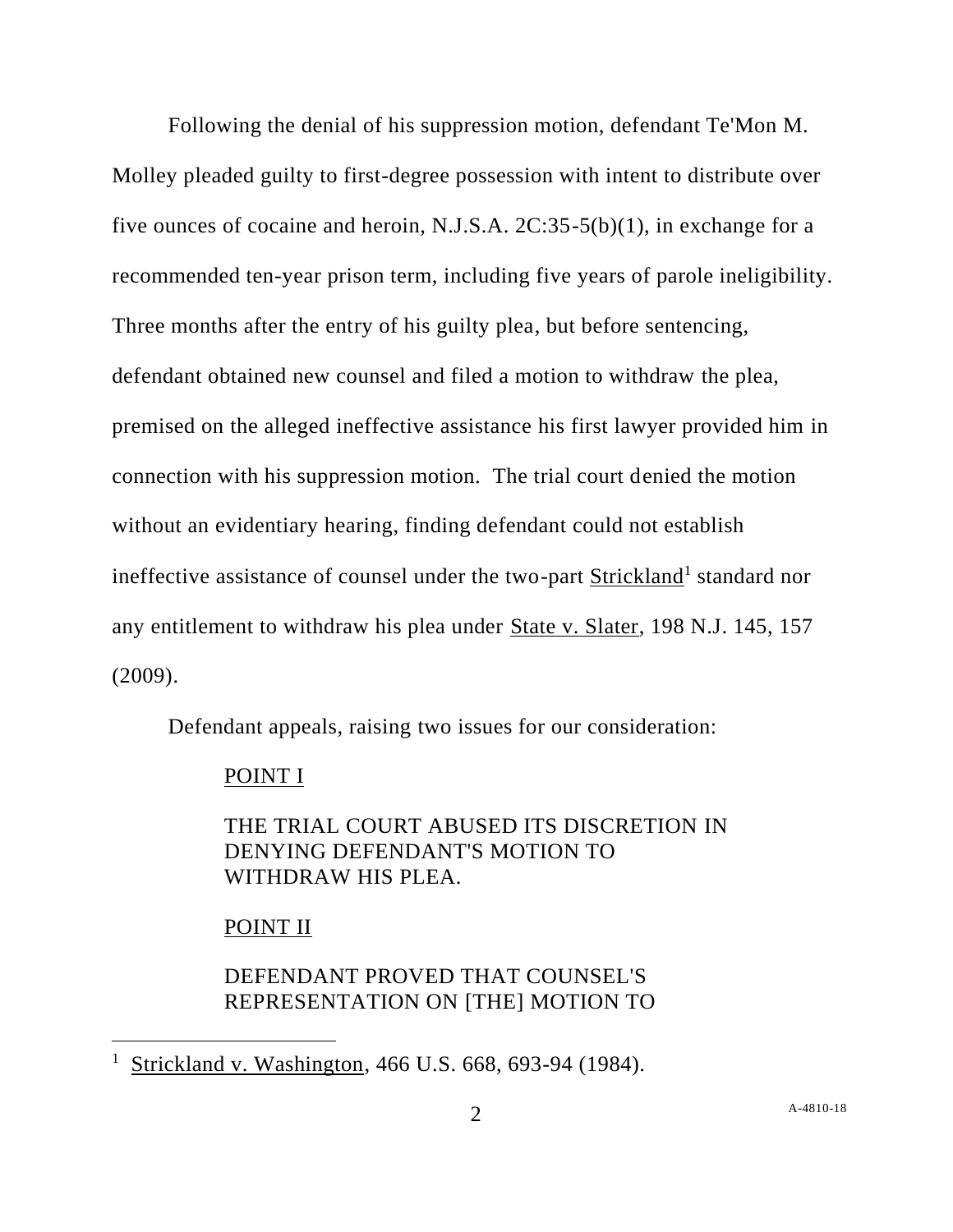SUPPRESS WAS CONSTITUTIONALLY DEFICIENT BY FAILURE TO INVESTIGATE, PRESENT AND PROFFER CRITICAL EVIDENCE THAT WOULD HAVE EVISCERATED THE STATE'S CLAIM OF REASONABLENESS ON THE WARRANTLESS SEARCH.

Finding no reversible error, we affirm.

Patrolman Ryan VanSyckle, a five-year veteran of the Pleasantville City Police Department assigned to the street crimes unit, was the only witness to testify at the suppression hearing. In his investigation report, VanSyckle stated that he and his partner, Patrolman Girard Tell, were patrolling in the area of a particular apartment complex when they "observed a black BMW 535i bearing North Carolina registration . . . with dark tinted side and rear windows parked facing west next to the wooden fencing that surrounds the dumpster located in the far northwest corner of the complex." VanSyckle wrote:

> It should be noted that this vehicle has bullet ricochets on the driver side from an unreported shooting that occurred on June 21, 2017 . . . which Officer Tell and I investigated. Additionally[,] this agency has received private citizen complaints in regards to suspected narcotic sales within the . . . apartment complex and specifically occurring next to the dumpster. As we pas[sed] by the vehicle in question, the brake lights illuminated and we observed it to be running and occupied. We then circled around and approached the vehicle to conduct a suspicious motor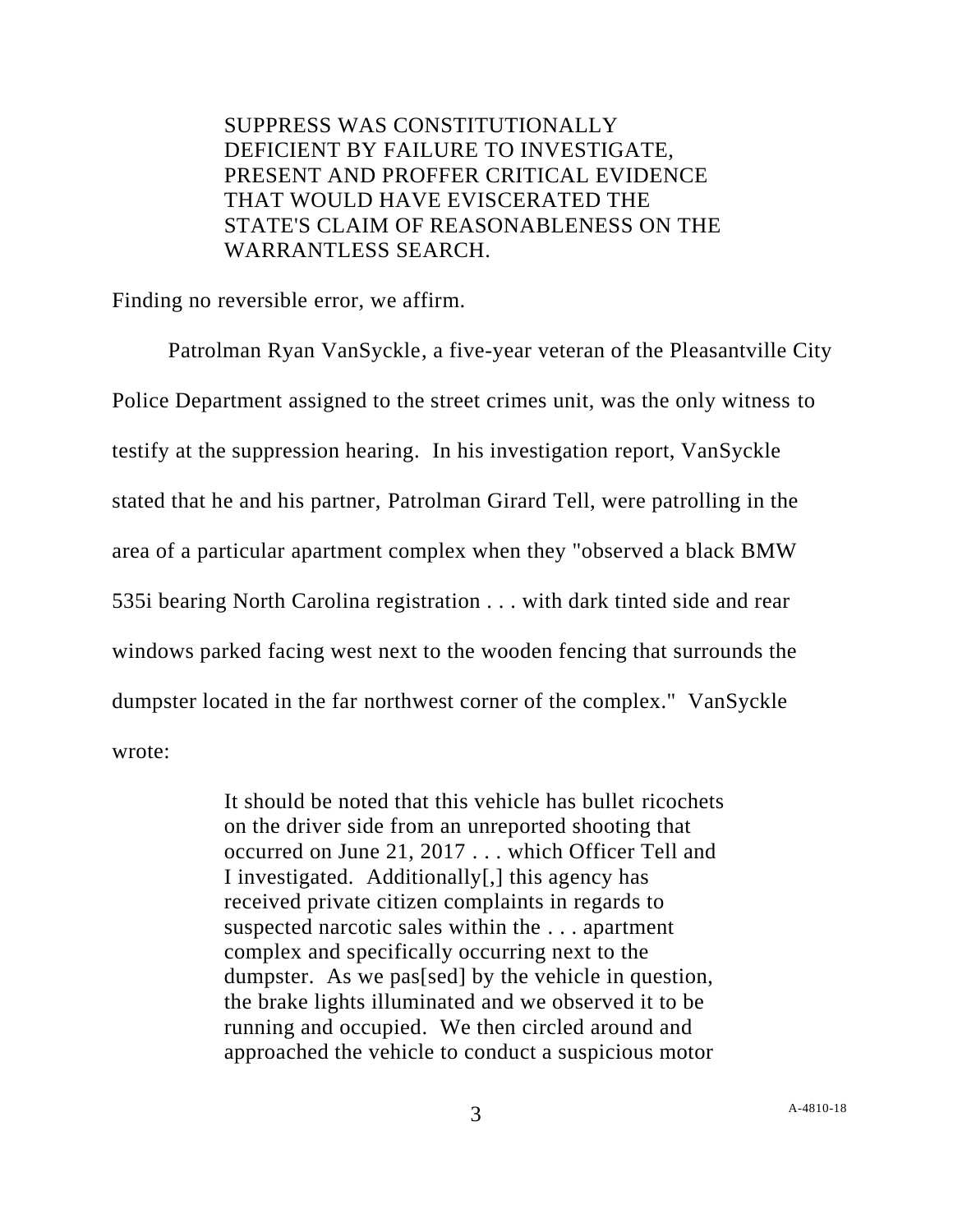vehicle stop. As we approached the rear of the vehicle, we observed a black male wearing a purple shirt with short hair and a beard exiting from the front passenger side compartment. We immediately recognized that male to be Tackeem Molley.

The report continued:

Once we exited, Tackeem Molley began to walk away and attempted to conceal an item within a yellow plastic bag under the left side of his shirt. I subsequently ordered Tackeem to stop and show me his hands. He did so without incident. As we were standing next to the open front passenger side door, Officer Tell advised he smelt the odor of raw marijuana emanating from inside the vehicle. At this time, I removed the yellow bag from Tackeem and placed him in handcuffs. Inside the open unsealed bag was a large amount of U.S. paper currency about the size of a brick, wrapped in rubber bands and black hair ties. A further search of the yellow plastic bag revealed suspected cocaine residue, as well as a small rubber band, commonly used to hold together packages of narcotics, based on my training and experience.

At the suppression hearing, VanSyckle testified he and Tell were in an unmarked, white Chevy Tahoe patrolling the parking lot of the apartment complex when they spotted a black BMW in a spot next to the dumpster. It was July 8, 2017, about 2:20 in the afternoon, and the officers were there because there'd been a number of complaints about hand-to-hand drug transactions occurring at all hours in the parking lot near that dumpster.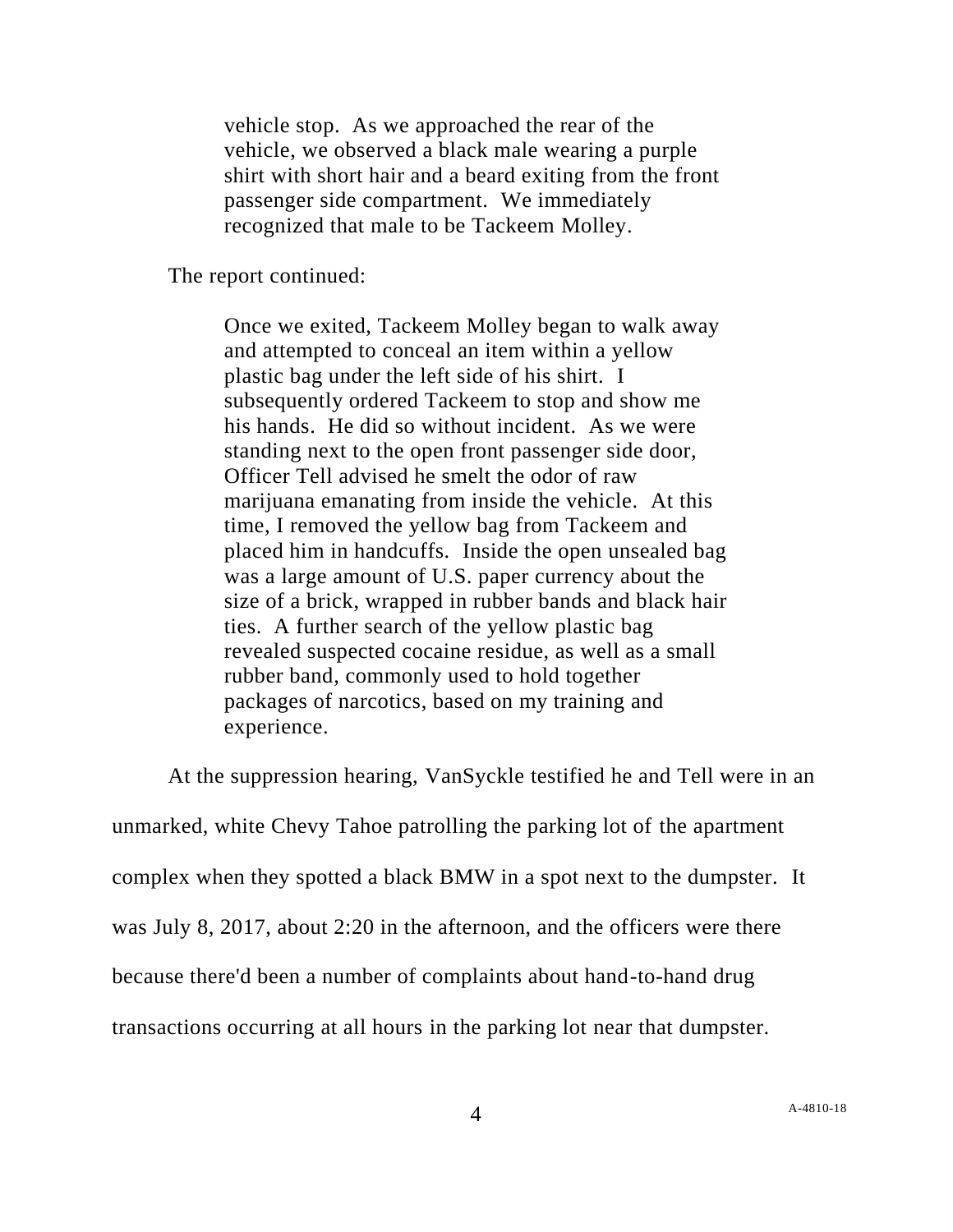The officers immediately recognized the BMW as they drove past as the same car involved in a shooting incident a few weeks earlier the officers were investigating. The car had been hit with gunfire, and a ricochet mark was still visible on the driver's side. VanSyckle testified the officers circled back around the lot, intending to "conduct a suspicious vehicle stop in regards to that shooting." As they were two car lengths away from the BMW, which was legally parked with the engine running, nose into the curb, the officers saw a man get out of the front passenger seat and turn to look at them.

VanSyckle testified he and Tell immediately recognized the man as Tackeem Molley, a convicted drug dealer. VanSyckle claimed Tackeem recognized them as well and began to walk hurriedly away, tucking a bright yellow bag under his shirt.<sup>2</sup> The officers activated their emergency warning lights, got out of the car, and VanSyckle ordered Tackeem to stop and show his hands. When the prosecutor asked how Tackeem would have recognized him in an unmarked car, VanSyckle explained the white Tahoe was a wellknown police vehicle, and when the two made eye contact through the Tahoe's

 $2$  Because defendant and Tackeem Molley share the same last name, we hereafter refer to Tackeem Molley by his first name to distinguish him from his brother, intending no disrespect in doing so.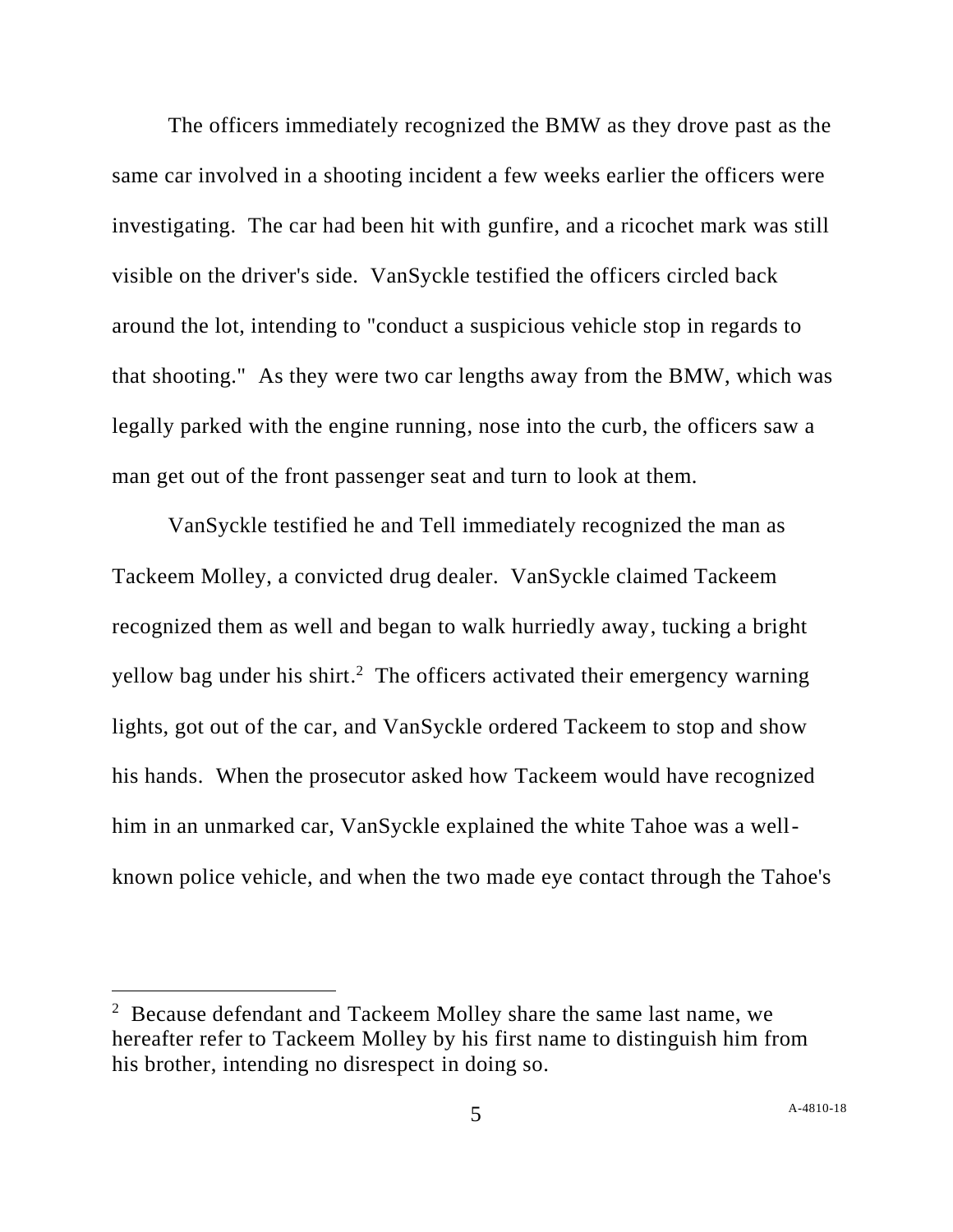windshield, Tackeem appeared startled, with a "deer-in-the-headlights" look, and his "demeanor changed immediately" as he tried to conceal the yellow bag.

Tackeem obeyed the order to stop, standing near the open passenger door. VanSyckle claimed that as the officers approached, both he and Tell smelled burnt marijuana "coming from his person," although he acknowledged it could have been coming from the car because Tackeem "was standing within five to six feet" from it. According to VanSyckle, he immediately grabbed the bag from Tackeem, and based on the marijuana smell, handcuffed him and placed the bag on the trunk. VanSyckle searched Tackeem, finding cash but no contraband, and placed him in the backseat of the Tahoe. In the bag, which was open, VanSyckle found \$12,000 in cash wrapped in rubber bands and hair ties, and some white residue, which the officer suspected was cocaine.

Officer Tell meanwhile had defendant, Tackeem's brother, step out of the car and likewise handcuffed him and patted him down, finding cash but no contraband. VanSyckle testified that one of the brothers had over \$600 on him and the other around \$1,700. Given the odor of marijuana and the amount of cash in the brothers' possession, the officers called for a canine unit. Following the dog's positive indication of drugs near one of the backdoors, the officers searched the car, finding a black digital scale in the backseat, also with

6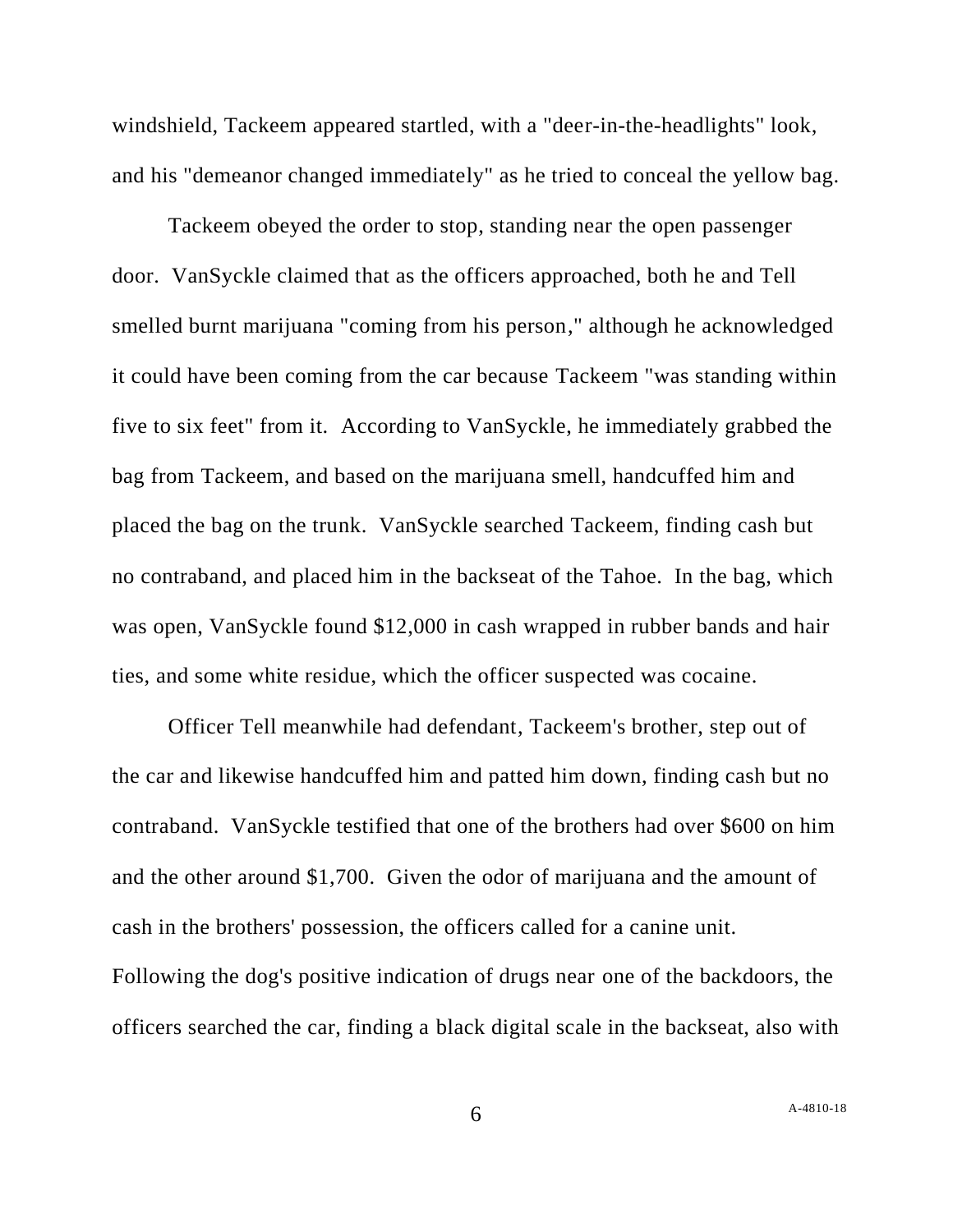white residue. In the trunk, the officers found a bag containing over seven ounces of cocaine, some packaged separately, and seven packages of heroin. At the station house, officers discovered an additional ounce of cocaine, a couple of grams of marijuana, presumably for personal use, and 127 individual packs of heroin in defendant's possession.

On cross-examination, the lawyers for the brothers inquired into the basis for the stop, the sequence of events, which of the officers had smelled the marijuana, whether it was raw or burnt and where exactly they had smelled it. In response to their questions, VanSyckle testified the officers had two reasons for looping back to the BMW — the shooting investigation and the car being parked with its engine running right where residents had complained about drug activity. The officer explained in his experience, shootings and drug dealing are often related, and people and cars that get shot at are often involved in the same sorts of crimes.

VanSyckle testified he couldn't see into the car because the rear and side windows were heavily tinted and thus didn't know that defendant or his brother were inside. He confirmed that neither was a suspect in the shooting. Asked whether he knew the owner of the BMW, VanSyckle testified the officers had looked up the registration at the time of the shooting, but he didn't remember

7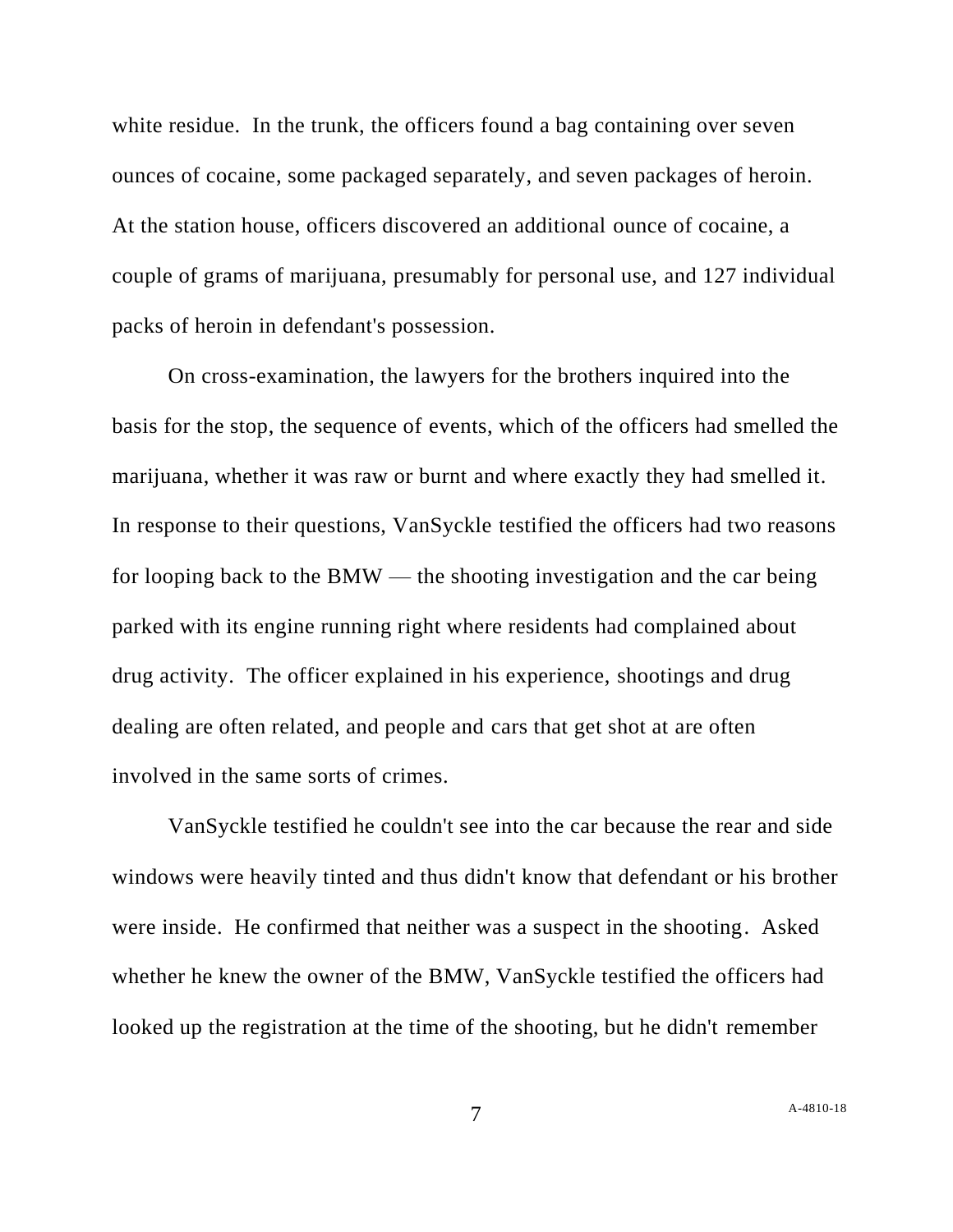the owner's name. According to VanSyckle, a canvass of the area where the shooting occurred had yielded no information, and he had not interviewed the registered owner between the time of the shooting and finding the car parked next to the dumpster.

On redirect, VanSyckle repeated the "reasons why [they] approached" the BMW, including "to make contact with who was in that vehicle . . . in regards to the shooting to further follow up with that investigation." According to VanSyckle, he and Tell had already decided they were "going to definitely check . . . out and investigate" the BMW before they saw Tackeem get out, "at least find out who was in that vehicle." But "[a]s [they] were approaching prior to activating [their] lights, Tackeem exited the vehicle."

After hearing that testimony and the argument of counsel, the judge denied defendant's motion in a comprehensive written opinion. The judge found the officers were patrolling the specific area of the stop in response to citizen complaints of drug trafficking when they spotted a car they recognized as having been involved in a recent shooting. Their attention having been drawn to the car, they observed Tackeem, whom they knew to be a drug dealer, get out and look over at them. Upon observing the officers, Tackeem appeared nervous and tried to "conceal a large item wrapped in a yellow bag under his

8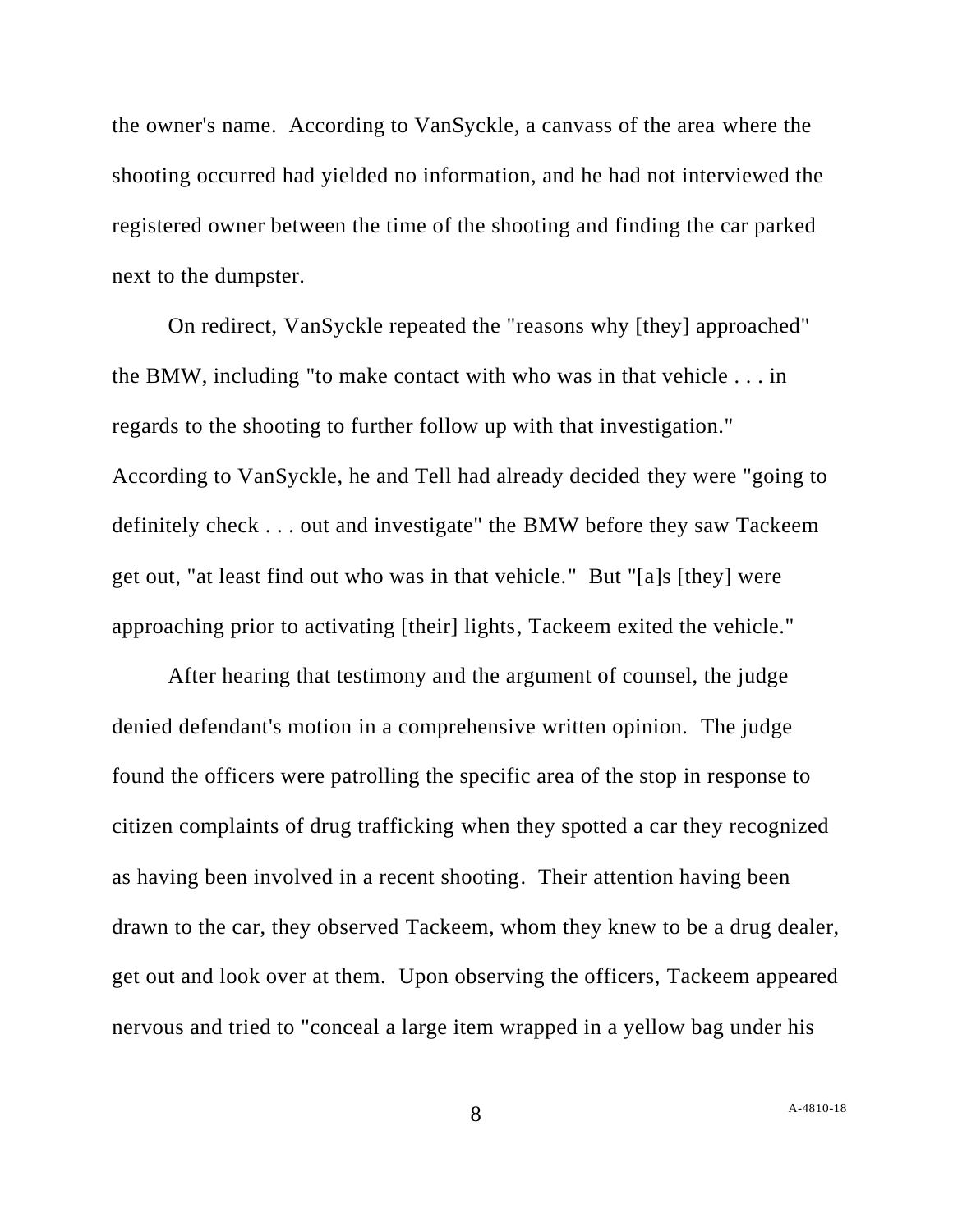shirt." Based on the totality of those circumstances, the judge found the officers had reasonable and articulable suspicion to conduct an investigatory stop.

The judge was also satisfied the smell of burnt marijuana coming from Tackeem and the car he had just exited provided the officers probable cause to search defendant and his brother, as well as the yellow bag and the interior of the car. See State v. Vanderveer, 285 N.J. Super. 475, 479 (App. Div. 1995) (noting the smell of marijuana constitutes probable cause "that a criminal offense ha[s] been committed and that additional contraband might be present").<sup>3</sup> The smell of marijuana, the discovery of the cash, the canine sniff indicating the presence of drugs in the car, and the digital scale found in the backseat made the further search of the trunk permissible under State v. Witt, 223 N.J. 409, 447 (2015) (approving a warrantless search under the automobile

 $3$  The legalization of marijuana in New Jersey has obviously changed that. The New Jersey Cannabis Regulatory, Enforcement Assistance, and Marketplace Modernization Act took effect on February 22, 2021. L. 2021, c. 16. The Act amended N.J.S.A. 2C:35-10, by providing "[t]he odor of marijuana or hashish, or burnt marijuana or hashish, shall not constitute reasonable articulable suspicion to initiate a search of a person to determine" if the person is in possession of an amount of either marijuana or hashish constituting the commission of a crime. N.J.S.A.  $2C:35-10(a)(3)(b)(i)$ ; L. 2021, c. 16, § 56. The amended statute does not apply here because this search took place more than three years before its effective date.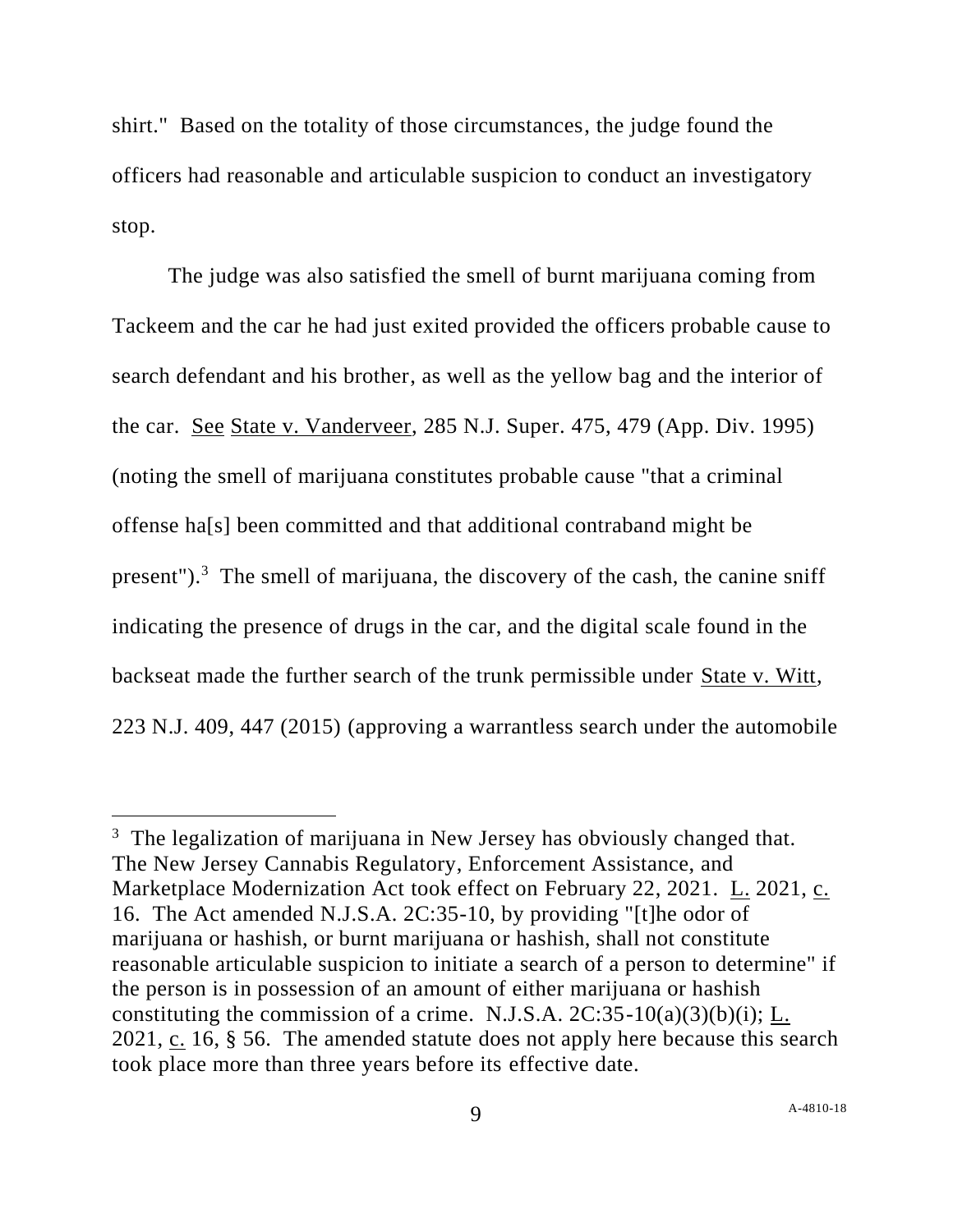exception when "police have probable cause to believe that the vehicle contains contraband or evidence of an offense and the circumstances giving rise to probable cause are unforeseeable and spontaneous").

Following the denial of his motion for reconsideration and the entry of his guilty plea, defendant retained new counsel and moved to withdraw his plea based on the alleged ineffective assistance of his counsel in connection with the suppression motion. Specifically, defendant averred he told his first lawyer that his girlfriend's cousin Hector Olivo owned the black BMW, and that VanSyckle had stopped Olivo several times, harassed him and groundlessly searched his car for drugs, which were not present, because the BMW had an out-of-state license plate.

Defendant proffered the affidavit of his girlfriend and a summary of a recorded statement Olivo provided to new counsel's investigator in support of his motion. In the summary, Olivo claimed he lived in Georgia, but had stayed some months in Pleasantville with his mother prior to defendant's arrest in July 2017. According to Olivo, VanSyckle and Tell had stopped him approximately six times over those few months, resulting in four or five tickets for illegally tinted windows. Each time the officers had asked whether there were guns or drugs in the car, conducted a search and found nothing. Olivo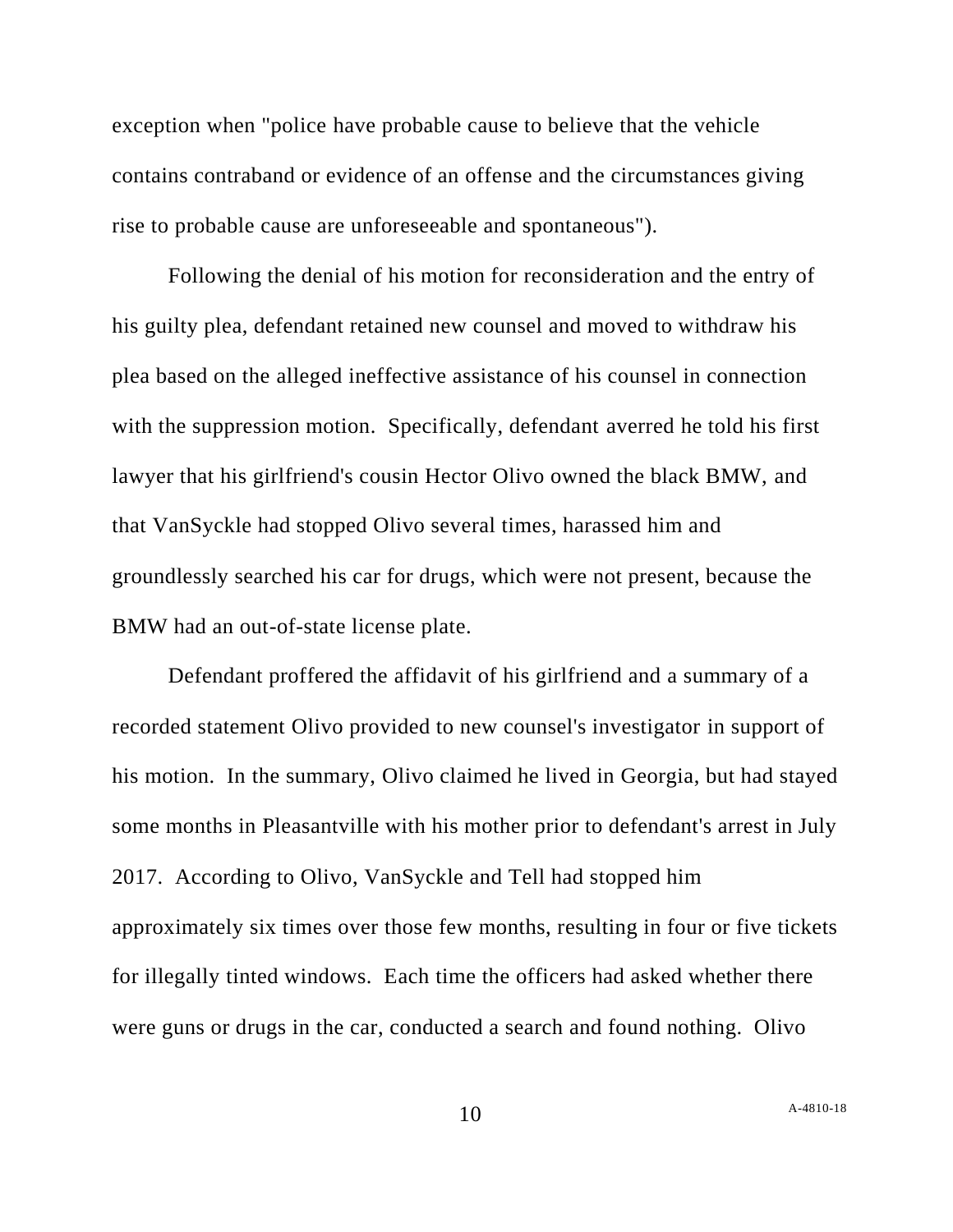was sure VanSyckle knew he owned the BMW because, in addition to those stops, VanSyckle had stopped him again after the car was struck by a bullet while parked in front of Olivo's uncle's house. Olivo claimed he'd been out of town when the car was damaged, but VanSyckle informed him of what happened and accused him of having been in the area when the shooting occurred.

Defendant's girlfriend said in a statement incorporated into her affidavit that she told defendant's lawyer that when VanSyckle assisted her in retrieving her belongings from the BMW in impound, he asked her relation to Olivo and told her to tell "[her] cousin he better change his address or [VanSyckle] was going to make it his business to take all [Olivo's] vehicles until he does follow the law." She claimed VanSyckle "already knew the owner" of the BMW and "decided to pull it over . . . simply to [h]arass [her] cousin." She claimed VanSyckle "was wrong for the intentions he had when he noticed the vehicle and decided to proceed with the stop."

Defendant claimed his first lawyer told him before the suppression hearing "that all of that was irrelevant, and that the only important issue had to do with the search of the trunk." Defendant contended that because his lawyer failed to investigate VanSyckle's history with Olivo, she was unprepared to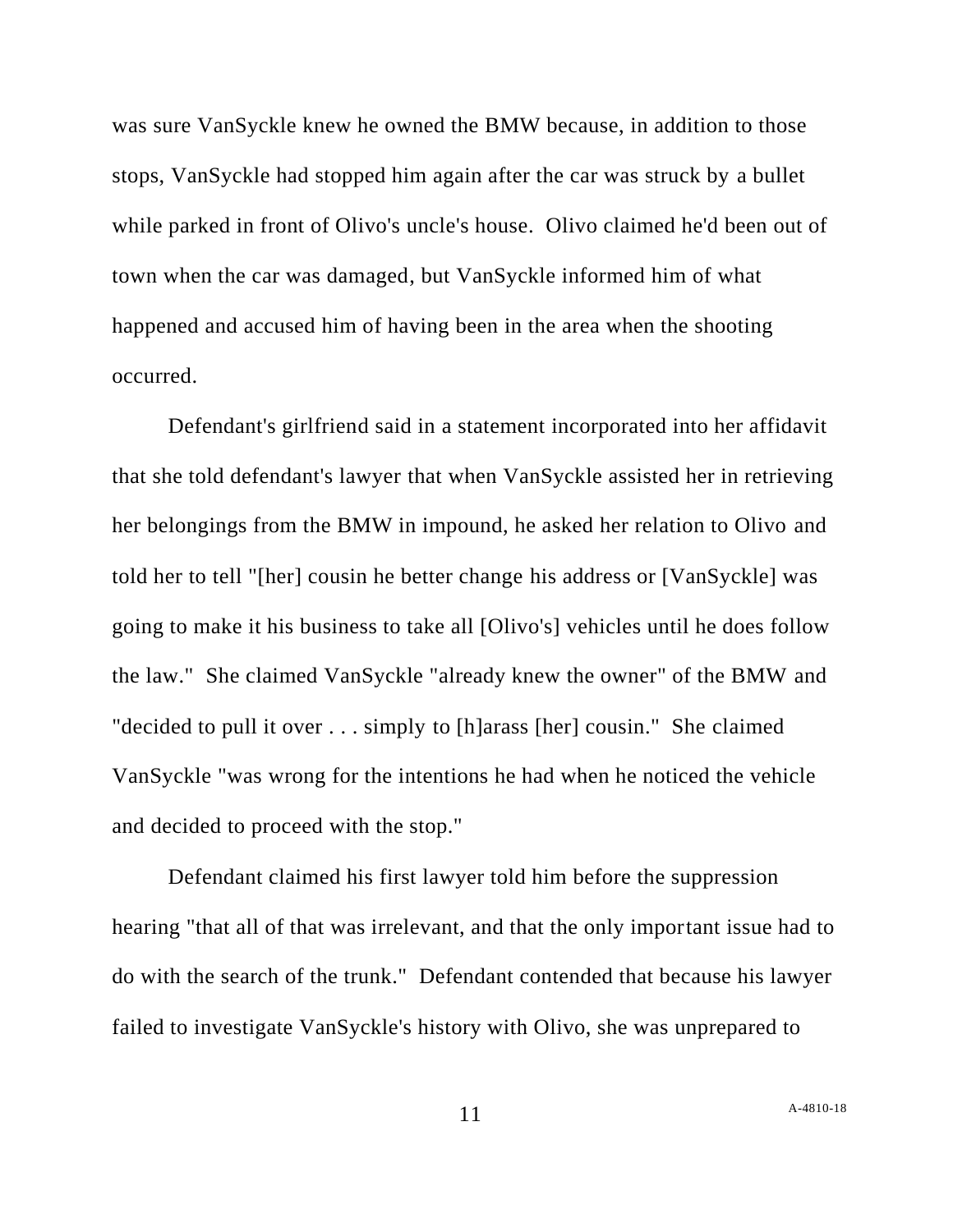effectively cross-examine him on his reasons for stopping the BMW, including "his lie" about not having had "contact information or interviews with the vehicle owner." In addition, he argued his lawyer should have requested the State produce the alleged complaints about drug activity at the apartment complex where he was arrested and cross-examined VanSyckle about the discrepancies between his report of the stop and his testimony, including the chronology of the stop, and the omission of the odor of marijuana or any eye contact with Tackeem and his startled reaction from the officer's report.

Defendant's motion was heard, and denied, by the same judge who presided over the suppression motion and took defendant's plea. Being careful to analyze defendant's claim of ineffective assistance separately from his Slater motion, see State v. O'Donnell, 435 N.J. Super. 351, 371 (App. Div. 2014), the judge found defendant could not prevail on either claim. Applying the twoprong Strickland standard, the judge found counsel's decision not to pursue the information of VanSyckle's history with Olivo was strategic because she deemed it irrelevant to defendant's suppression motion.

The judge found whether VanSyckle knew the identity of the owner of the BMW was irrelevant because the tinted windows made it impossible to see who was inside and "there was ample independent probable cause for the stop;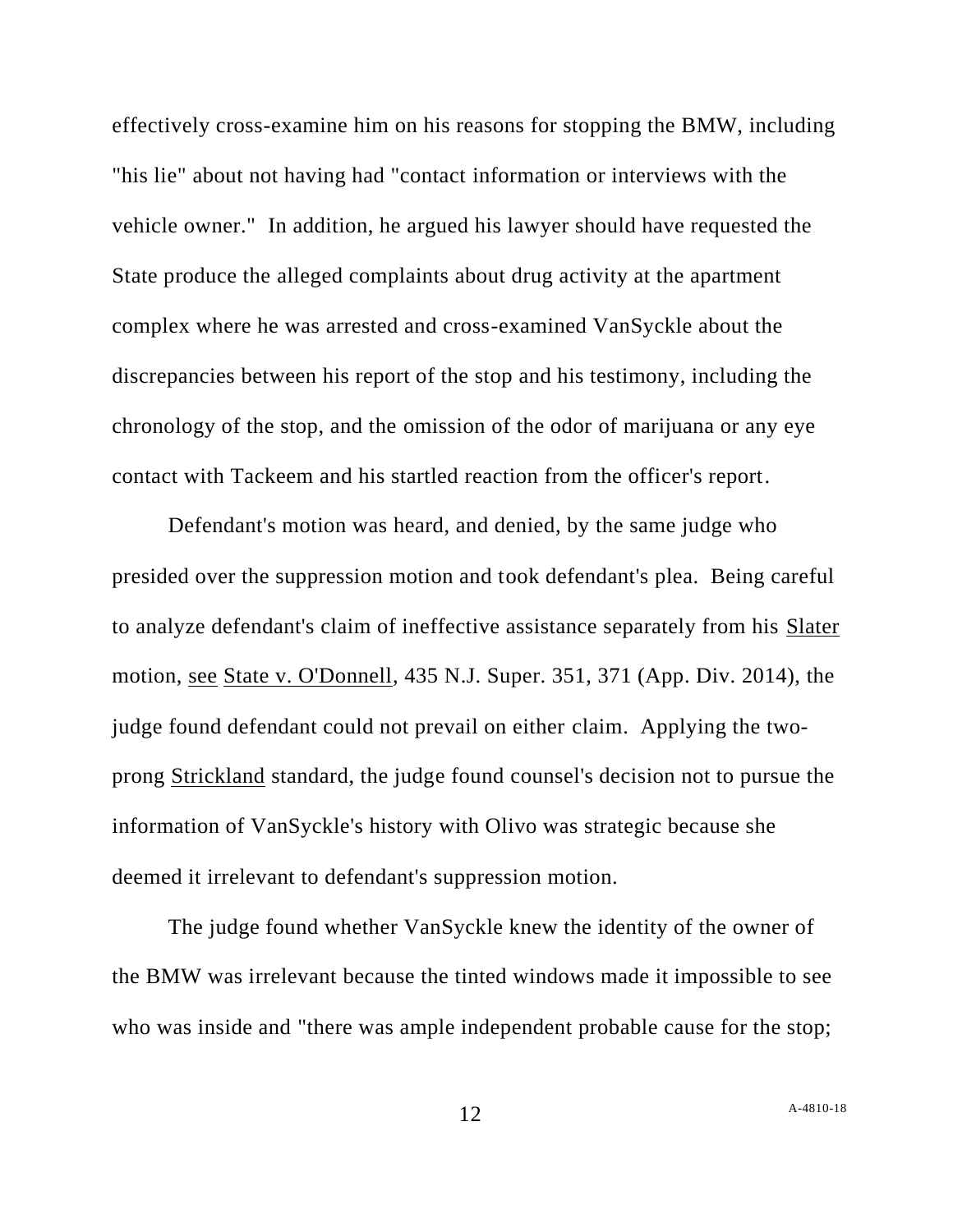namely that the vehicle was part of an active shooting investigation, parked in the precise area where complaints of illegal CDS activity had been made." The judge concluded that "even if defense counsel had elicited that VanSyckle was aware who owned the BMW, that fact would not have undermined the basis for the stop."

The judge rejected defendant's claims that the differences between VanSyckle's report and his testimony were significant. As to the chronology, the judge noted the only difference between the report and VanSyckle's testimony was when Tackeem started to walk away once he was out of the car. The report stated it was after the officers got out of their car that "Tackeem Molley began to walk away and attempted to conceal an item within a yellow plastic bag under the left side of his shirt," while VanSyckle testified that as soon as Tackeem exited "he appeared to be in shock, bladed his body away and concealed the bag."

The judge found VanSyckle didn't specifically testify whether Tackeem concealed the bag before or after he was ordered to stop, and "[a]s such there is no real inconsistency between the report and the testimony." The judge noted VanSyckle's unequivocal testimony that the officers had already decided "to make an investigatory stop before they even saw Tackeem exit," and thus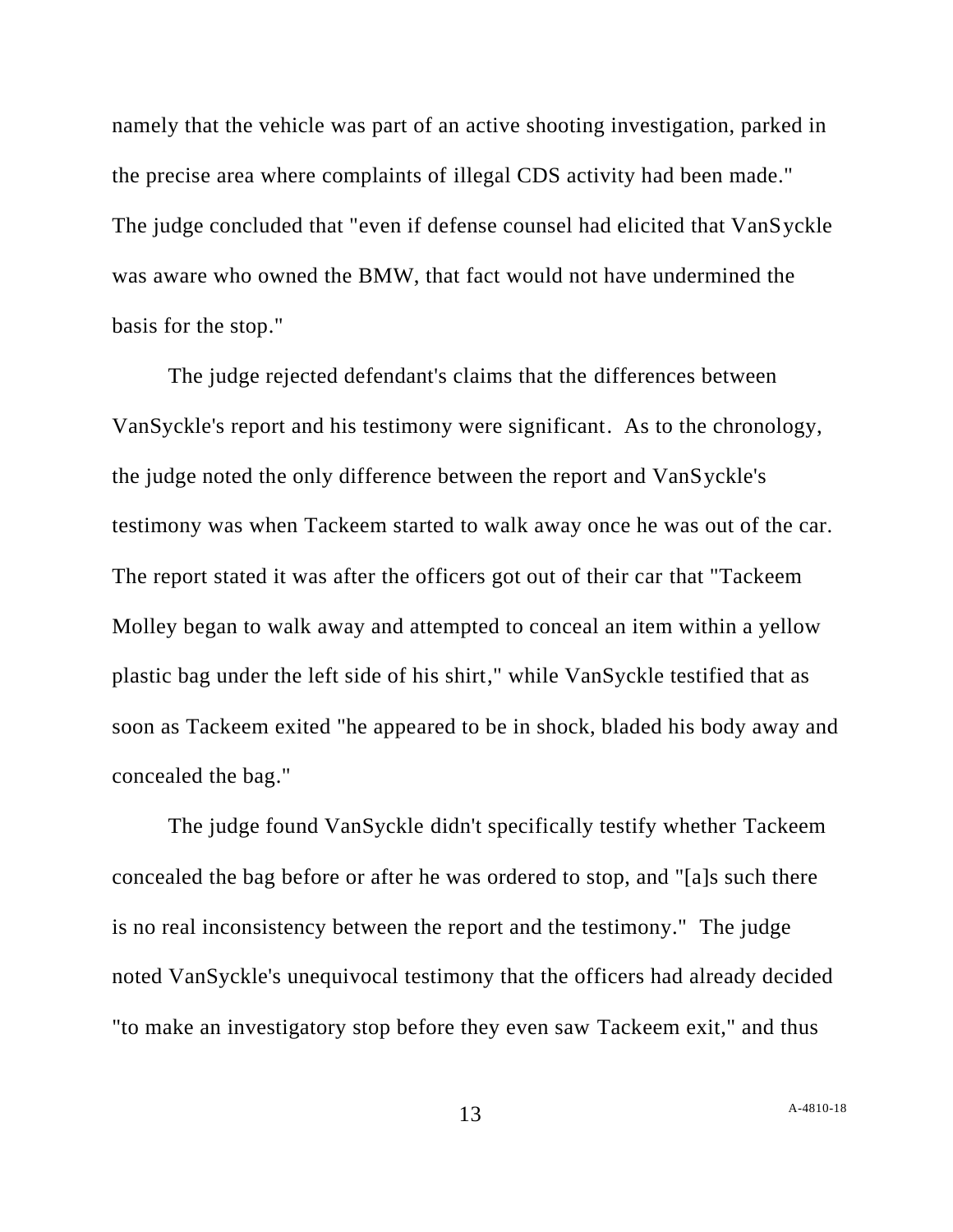"[h]is acting in a suspicious manner afterwards only strengthened their reasonable suspicion and further justified their decision to conduct a stop."

The judge also found counsel's decision "not to spend time and resources" obtaining citizen complaints of drug activity in the area, "which may have only reinforced the State's case" was "a valid strategic choice," especially as defendant offered no evidence "to suggest either officer had a history of falsifying reports to justify motor vehicle stops." Because the judge found none of defendant's suggested subjects for cross-examination of the officer would have undermined his valid basis for effecting the stop — seeing Tackeem, a known drug dealer, get out of the car parked in an area the police were patrolling based on complaints of drug transactions, and try to hide the yellow bag — and thus would not have changed the outcome of the suppression hearing, the judge concluded defendant could not establish prejudice under Strickland.

Turning to the **Slater**<sup>4</sup> factors, the judge concluded defendant had not asserted a colorable claim of innocence, his reason for wishing to withdraw his

<sup>&</sup>lt;sup>4</sup> The four  $\frac{Slater}{cl}$  factors are:  $"(1)$  whether the defendant has asserted a colorable claim of innocence; (2) the nature and strength of defendant's reasons for withdrawal; (3) the existence of a plea bargain; and (4) whether withdrawal would result in unfair prejudice to the State or unfair advantage to the accused." 198 N.J. at 157-58.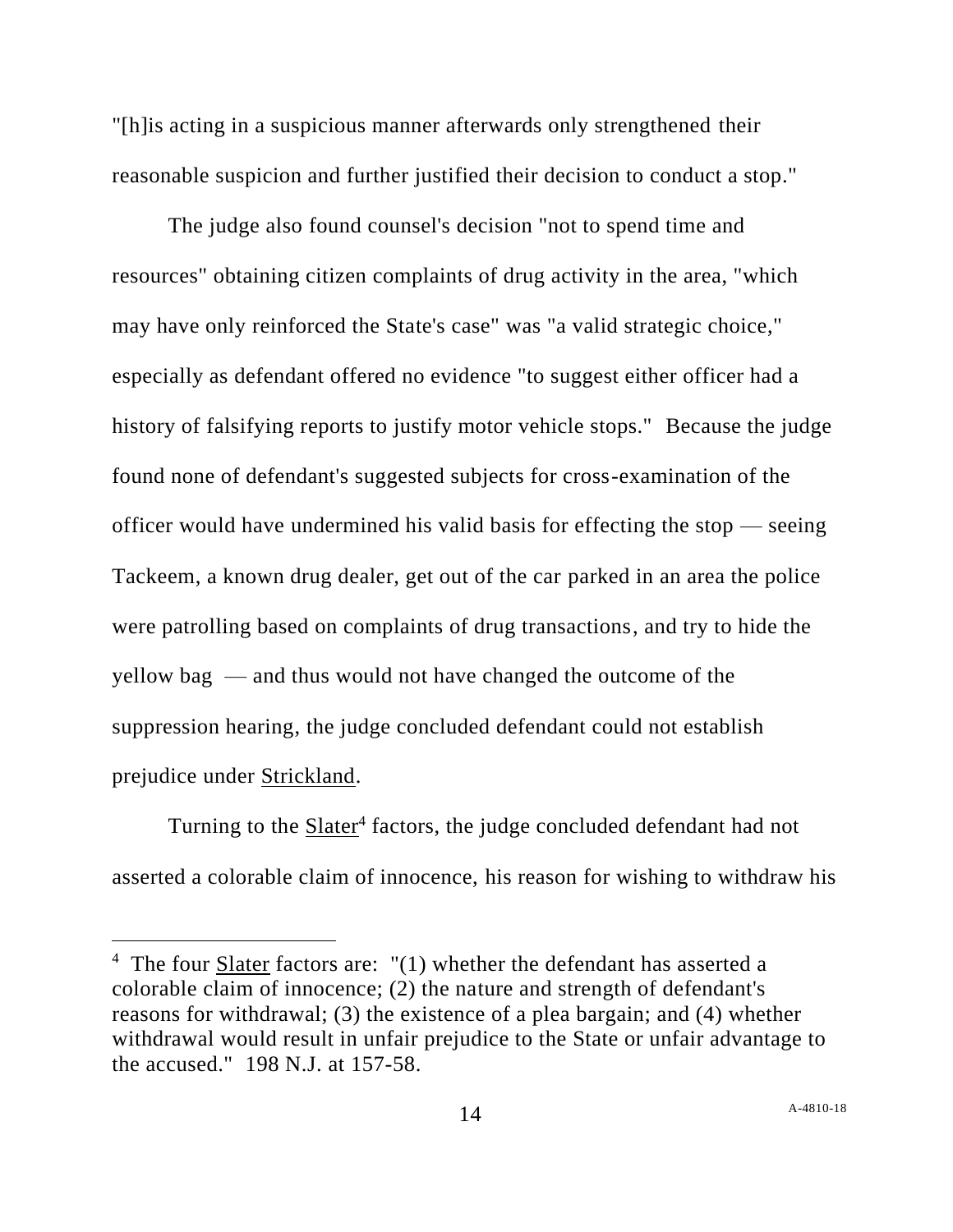plea — the alleged ineffective assistance of his counsel — was unavailing; the plea was the product of a plea bargain, and the State was not required to establish prejudice in light of defendant's failure to offer proof of the other factors, see 198 N.J. at 162. Accordingly, the judge denied defendant's motion, and he was sentenced three days later. This appeal followed.

Because the viability of defendant's Slater motion rested on his ability to establish a prima facie case of ineffective assistance of counsel entitling him to an evidentiary hearing, we, like the trial judge, turn first to defendant's Strickland claim. See Kimmelman v. Morrison, 477 U.S. 365, 375 (1986) (noting "[w]here defense counsel's failure to litigate a Fourth Amendment claim competently is the principal allegation of ineffectiveness, the defendant must also prove that his Fourth Amendment claim is meritorious" and there exists a reasonable probability the outcome would have been different without the excludable evidence); State v. Johnson, 365 N.J. Super. 27, 35 (App. Div. 2003) (same). And because it is readily apparent that had defendant been successful on his motion to suppress the drugs, he would not have pleaded guilty to a charge the State couldn't prove, see State v. Nunez-Valdez, 200 N.J. 129, 142 (2009), we focus on the first Strickland prong. See Johnson, 365 N.J.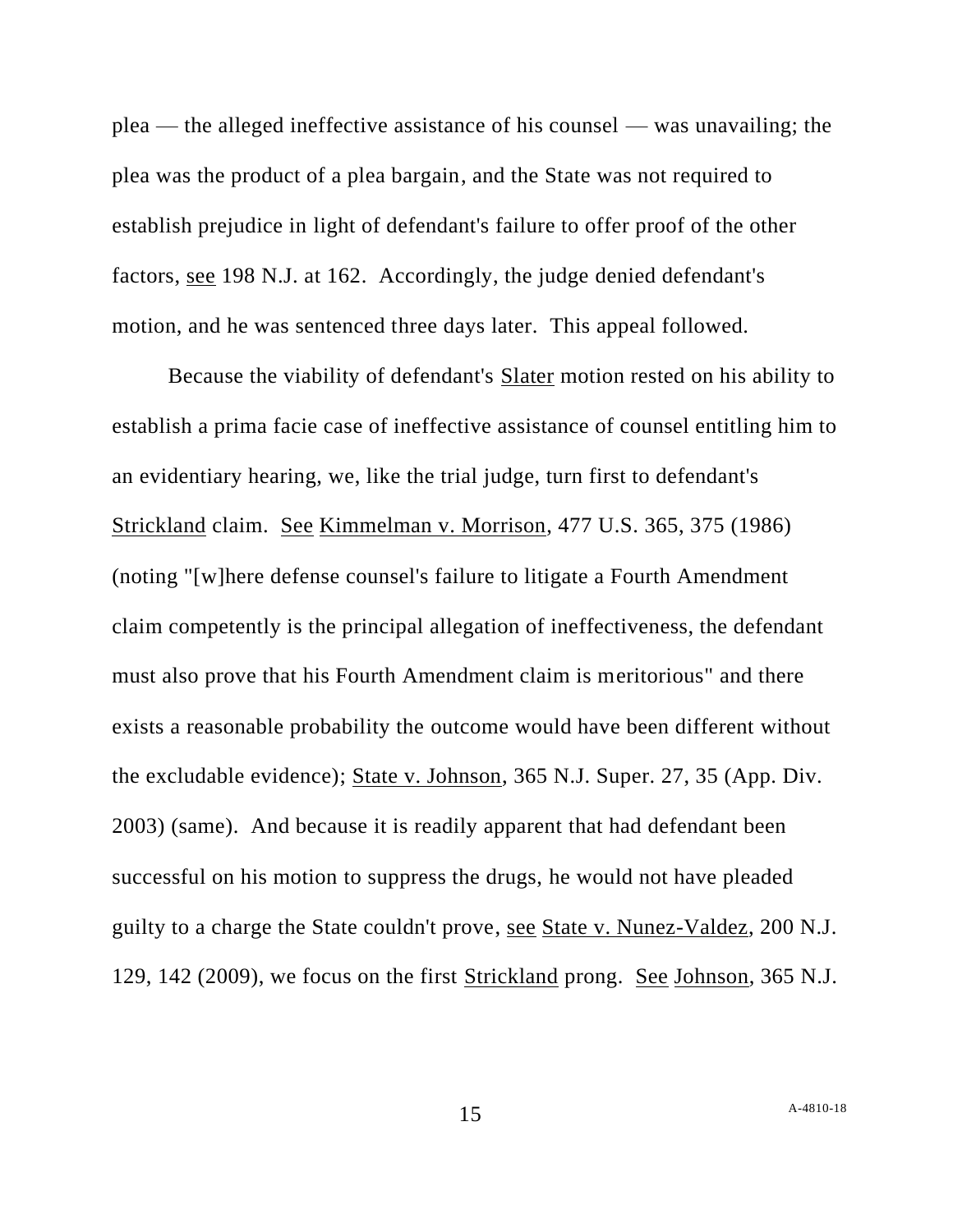Super. at 35 (focusing on "the performance component" because a successful suppression motion "would most likely have affected the outcome").

Like the trial judge, we reject defendant's claim that he established a prima facie case that his first lawyer incompetently litigated the suppression motion, albeit for different reasons from those expressed by the judge. See State v. Maples, 346 N.J. Super. 408, 417 (App. Div. 2002) (noting "we affirm or reverse judgments and orders, not reasons"). We agree with the judge that most of the differences between VanSyckle's written report and his testimony at the suppression hearing were insignificant, and note that most, like the discrepancy between whether the officers had smelled raw or burnt marijuana, were thoroughly explored by the brothers' lawyers.

We disagree, however, that the reason defendant claims his first lawyer provided for failing to investigate VanSyckle's history with Olivo — that it was irrelevant — which we assume for these purposes is correct, <u>see State v.</u> Fisher, 156 N.J. 494, 498-99 (1998), or the trial court's surmise for counsel's failure to obtain discovery of the complaints the department had received about drug transactions in the vicinity of the dumpster — that it was a waste of time and money to seek the State's production of items that could have strengthened its case — could be fairly characterized as strategic choices.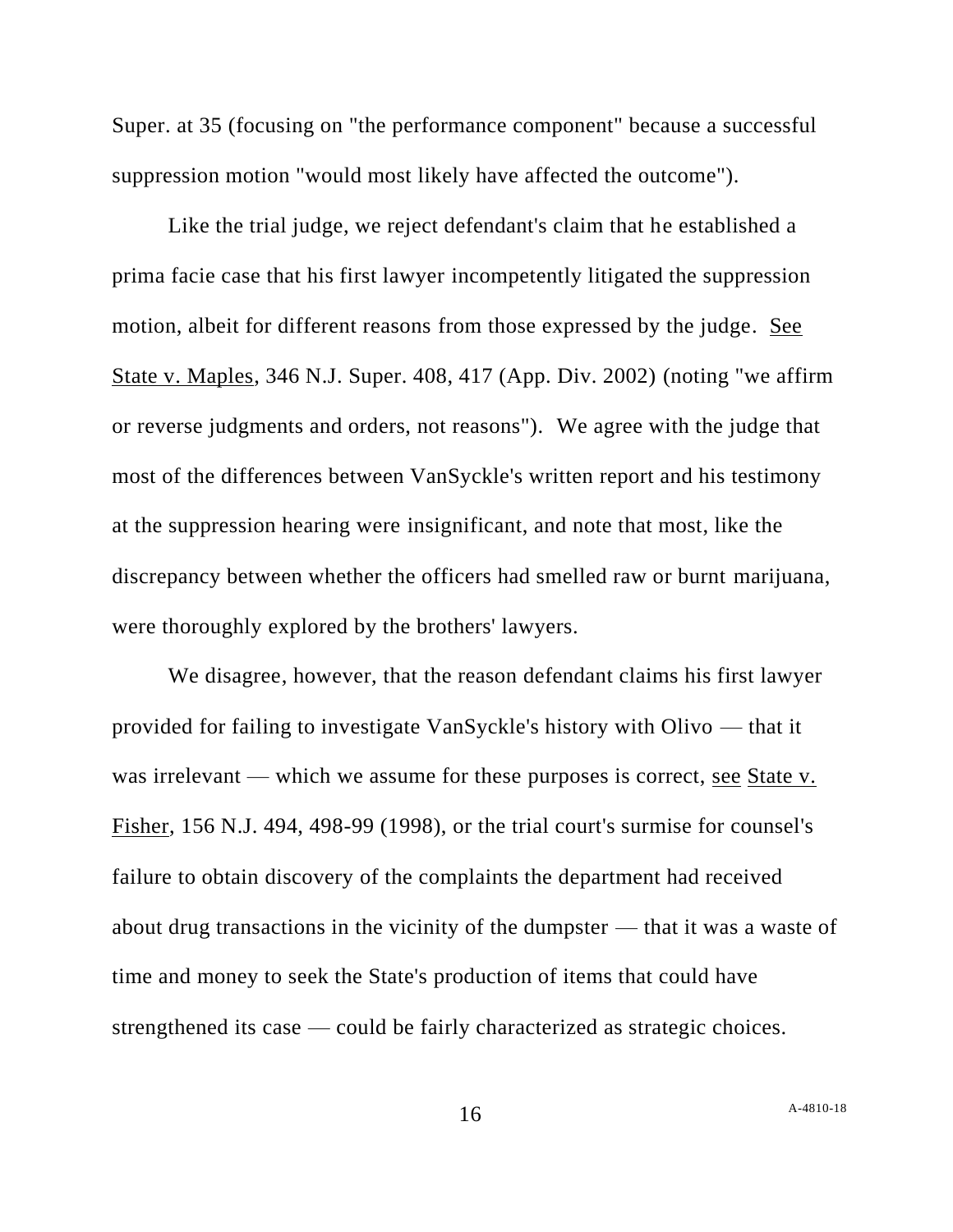Counsel is duty-bound to make "reasonable investigations or to make a reasonable decision that makes particular investigations unnecessary." Strickland, 466 U.S. at 691. "[S]trategy decisions made after less than complete investigation are subject to closer scrutiny." State v. Savage, 120 N.J. 594, 617-18 (1990). Only when "counsel thoroughly investigates law and facts, considering all possible options, [is] his or her trial strategy . . . 'virtually unchallengable.'" Id. at 617 (quoting Strickland, 466 U.S. at 690).

Had defendant's first lawyer sought the State's production of any prior tickets issued to Olivo, police reports involving the BMW, and complaints of drug activity at the apartment complex, she may have uncovered information to support the report defendant had received from Olivo that defendant claimed he sought to assert at the suppression hearing — that VanSyckle and his partner knew who owned the BMW because they had been harassing Olivo over the past several months. That information would have supported what defendant claimed he told his counsel — that this stop had nothing to do with complaints of drug activity at the apartment complex but was simply another opportunity for VanSyckle and Tell to harass Olivo.

It is easy to imagine that had the information been favorable to the defense, and had VanSyckle been confronted on cross-examination with proof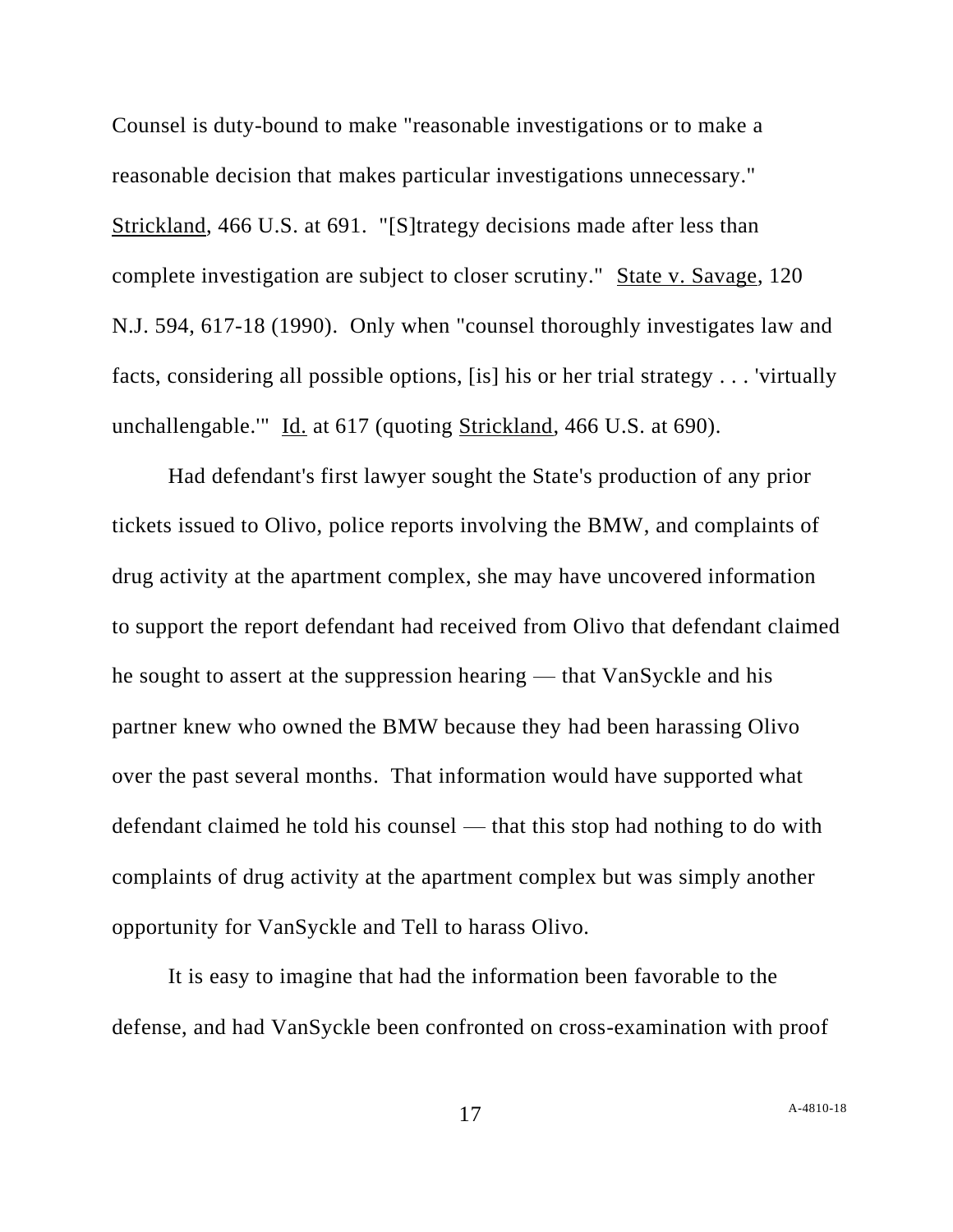the officers had repeatedly stopped the BMW over the past few months and groundlessly searched the car, or that the department had never received any complaints about drug activity at the apartment complex, the officer's credibility would certainly have been affected, see State v. Fritz, 105 N.J. 42, 65 (1987) (discussing the importance of impeachment evidence), perhaps shaking the court's confidence in the accuracy of his account about whether he smelled marijuana or the sequence of events leading up to the warrantless search, an always critical consideration in assessing its validity, see State v. Gamble, 218 N.J. 412, 427 (2014) (noting "circumstances of an encounter between a private citizen and police may evolve quickly, thereby progressing rapidly from a simple field inquiry to a search").

Defendant may have similarly been able to call the officer's credibility into question had Olivo been subpoenaed to appear at the suppression hearing, and testified VanSyckle and Tell had stopped his car several times and searched it without cause. In that regard, we note the only video the State admitted was of the dog sniff and subsequent search. There is no video in the record of the officers approaching the BMW or of the actual stop, and thus no video confirming VanSyckle's account that Tackeem got out of the car, saw the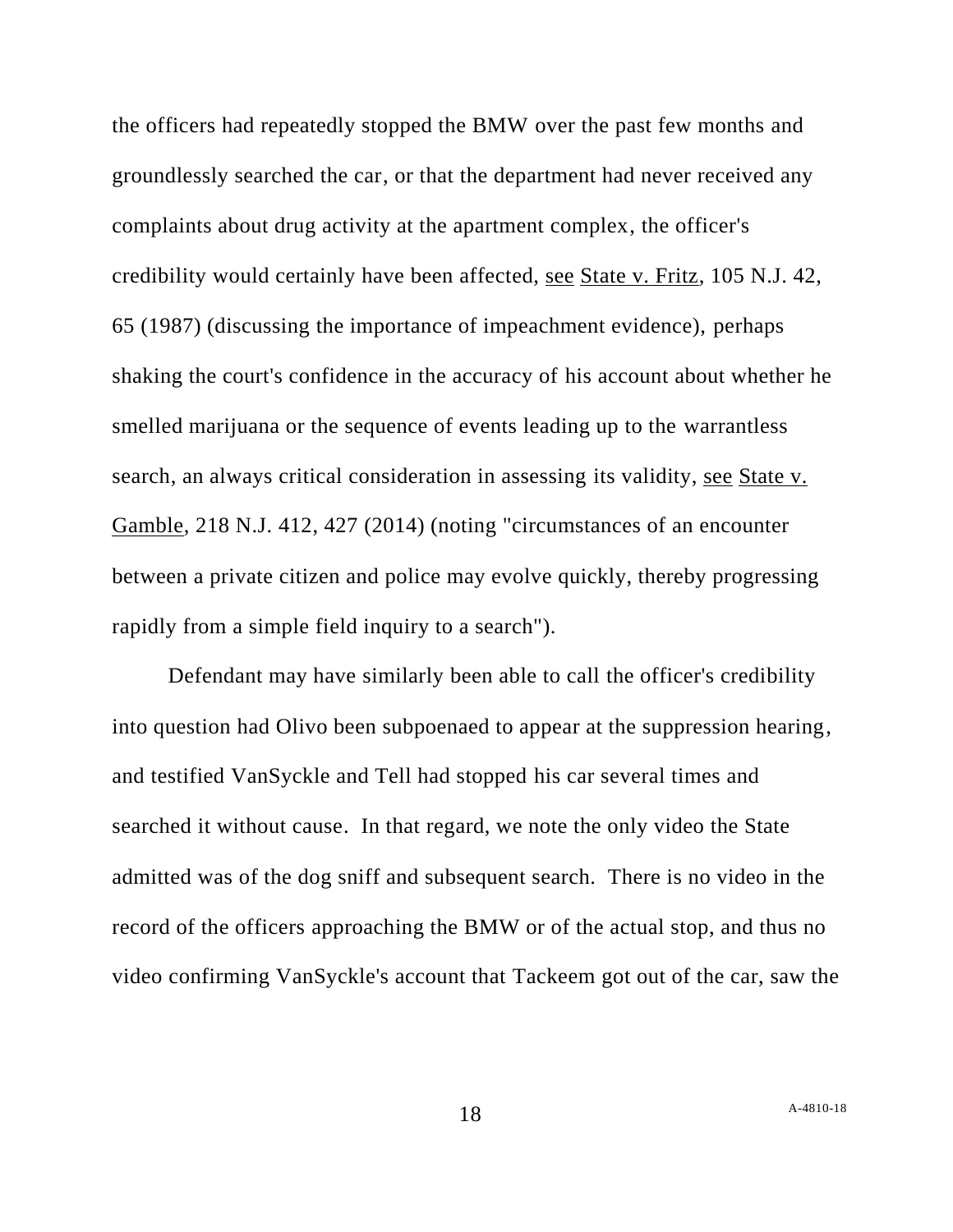officers and tried to hide the yellow bag — all before the officers activated their lights to initiate the stop.

But it is not enough for a defendant pressing an ineffective assistance claim to point to possibly fruitful lines of cross-examination a more thorough investigation might have allowed. The defendant must be able to establish what such an investigation would have revealed and how its absence prejudiced him. See State v. Cummings, 321 N.J. Super. 154, 170 (App. Div. 1999) (noting when a defendant "claims his trial attorney inadequately investigated his case, he must assert the facts that an investigation would have revealed"). And he must do so with competent evidence. See State v. Porter, 216 N.J. 343, 353-55 (2013). This record lacks that competent evidence.

Although defendant presented a summary of a recorded statement from Olivo on his motion, there is no sworn statement from Olivo in the record. A defendant claiming his trial counsel inadequately investigated his case must assert the facts the investigation would have uncovered, "supported by affidavits or certifications based upon the personal knowledge of the affiant or the person making the certification." Porter, 216 N.J. at 355 (quoting Cummings, 321 N.J. Super. at 170). There is no affidavit or certification from Olivo in the record. And the affidavits from defendant and his girlfriend about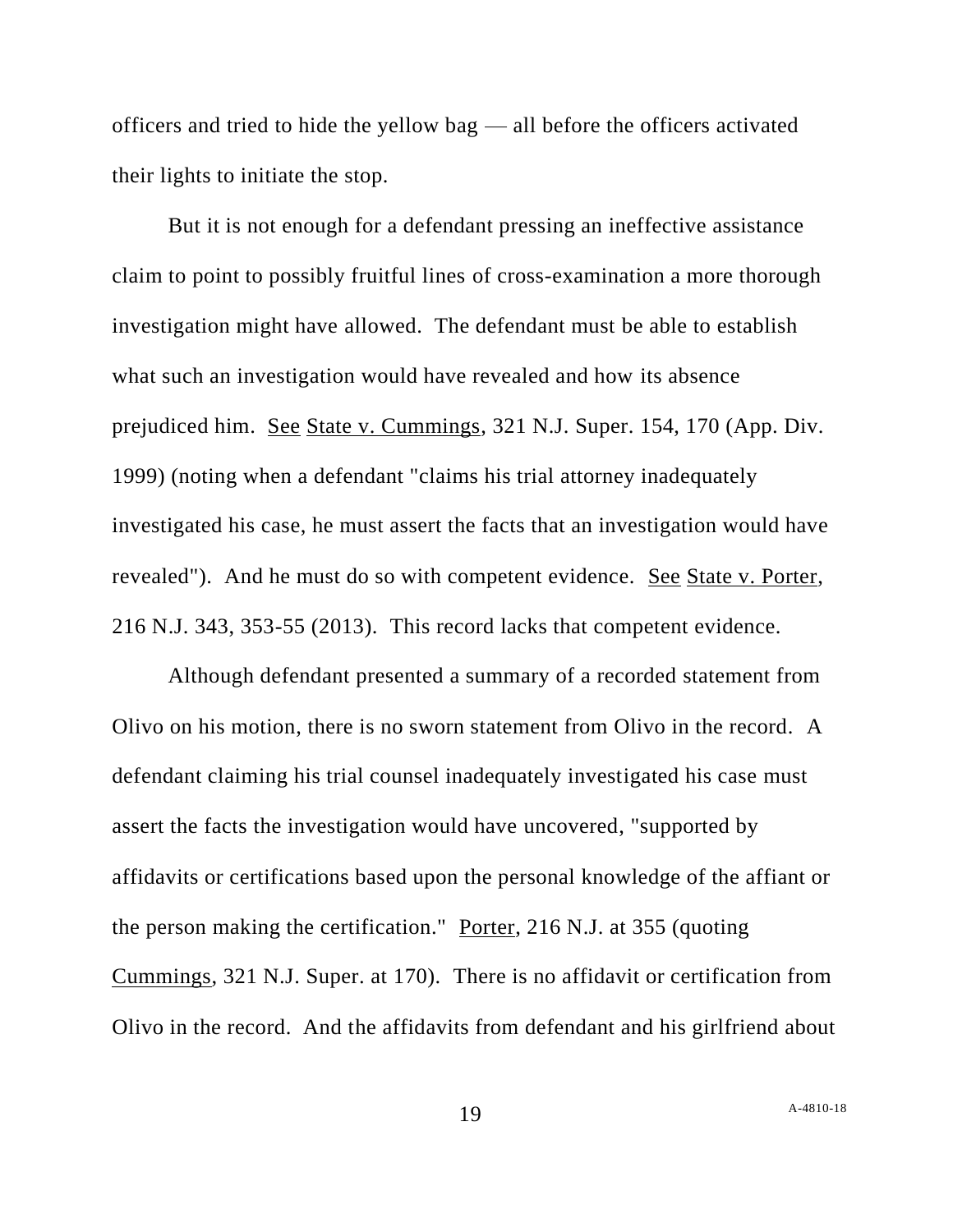Olivo's history with VanSyckle consist of inadmissible hearsay on those points. Although the girlfriend's sworn statement also recounts a conversation she had with VanSyckle, that conversation occurred after the stop and was limited to VanSyckle asking who Olivo was to her, and why did she have his car, and him telling her to tell Olivo to change the registration of the BMW or risk having his cars seized.

Nothing about that conversation impugned VanSyckle's account of the stop, even the testimony that he couldn't remember the name of the BMW's registered owner. Nor did defendant proffer other competent evidence on his Slater motion that might have permitted an effective cross-examination of the officer, as for example, the traffic tickets Olivo claims he was issued. Those tickets, if indeed they existed, would have been competent evidence that could have been used to impeach VanSyckle's testimony. But defendant presented no proof of them on his motion to withdraw his plea, nor any proof that the Pleasantville Police Department had not received the complaints of drug transactions near the dumpster that VanSyckle mentioned in his report and testified to at the suppression hearing.

As we explained in Johnson, a defendant urging ineffective assistance on direct appeal for failure to mount an effective suppression motion must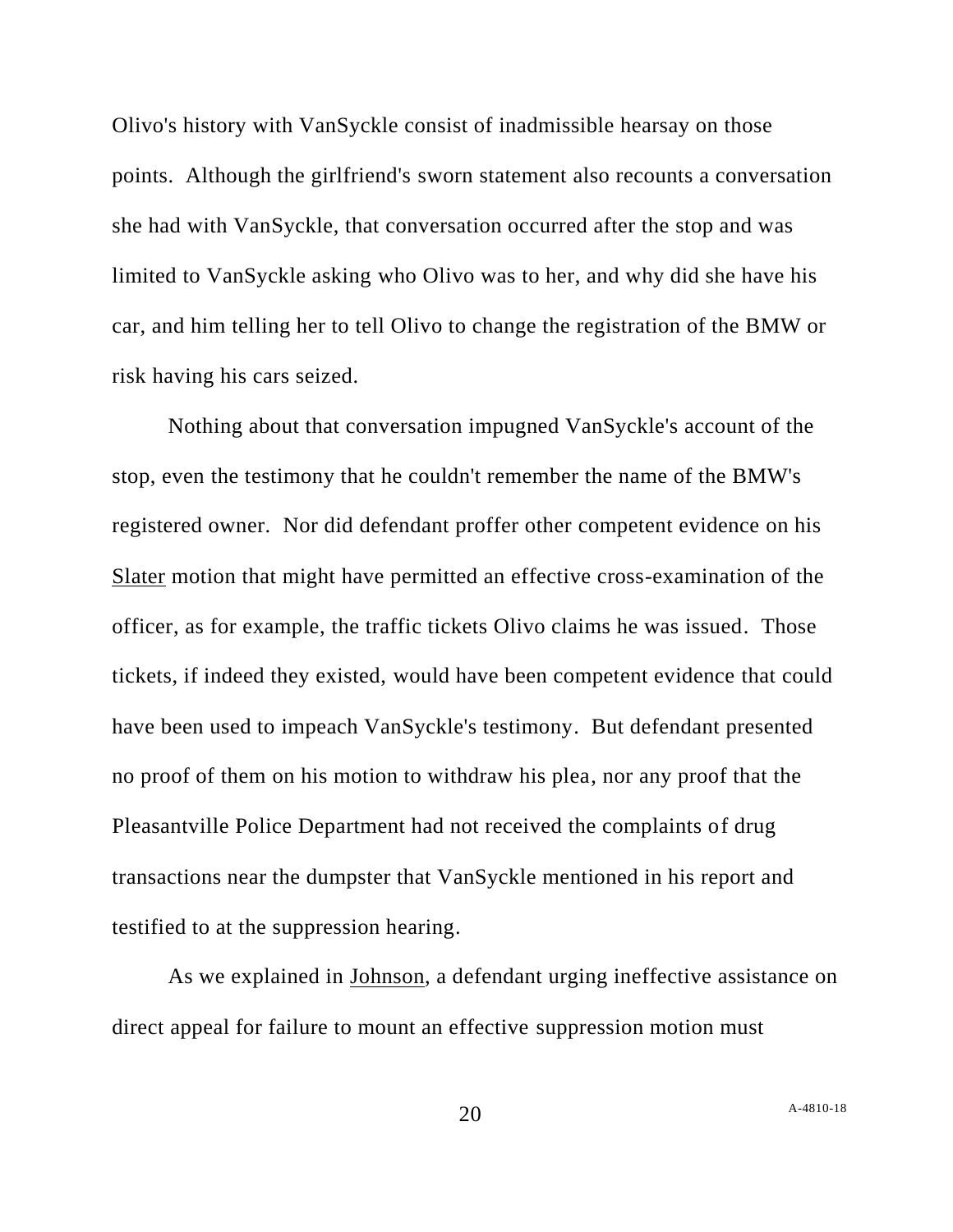succeed in convincing us he has a potentially meritorious suppression motion on the existing record. 365 N.J. Super. at 34-35. We cannot make that finding here because the report of what Olivo would say if called to testify is not competent evidence, and defendant did not muster any other relevant proofs and thus any entitlement to an evidentiary hearing. See State v. Marshall, 148 N.J. 89, 158 (1997) (noting an evidentiary hearing is not warranted if "the defendant's allegations are too vague, conclusory, or speculative"). Nevertheless, we would be remiss if we did not note certain misconceptions about the current state of the law of search and seizure apparent on this record  $^5$ 

Van Syckle testified he and Tell circled back around the parking lot intending to conduct an investigatory or suspicious vehicle stop of the BMW for two reasons — the citizen complaints about drug activity near the dumpster where the BMW was lawfully parked, and because they wanted to make contact with the driver, whom they had not interviewed, to follow up on the shooting investigation. The judge rejected defendant's claim that he could establish VanSyckle had testified falsely because Olivo's statement made clear

<sup>&</sup>lt;sup>5</sup> We hasten to add that one of the cases we note below was decided only weeks before the officers conducted this stop and another several months after the judge rendered his decision on defendant's motion to withdraw his plea.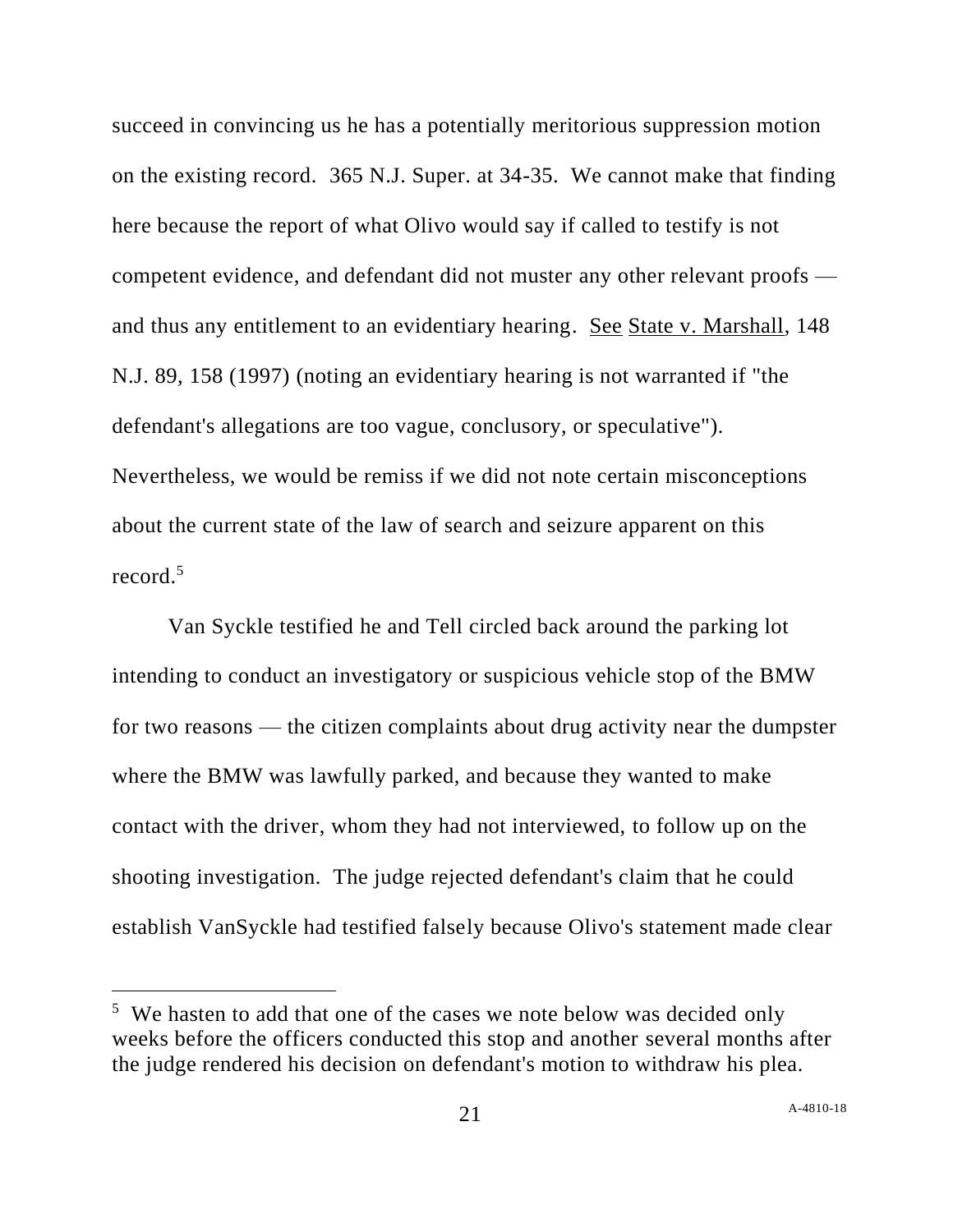VanSyckle had already interviewed him about the shooting, thereby "eviscerating" any reasonable basis for the stop. The judge found Olivo's statement would not have undermined the officer's testimony. According to the judge, whether VanSyckle knew Olivo owned the BMW was irrelevant because the officers had "independent probable cause for the stop; namely that the vehicle was part of an active investigation, parked in the precise area where complaints of illegal CDS activity had been made," which VanSyckle "was clear in his testimony . . . was the reason for the stop."

We disagree the officers had probable cause to conduct a de facto arrest of defendant and his brother or reasonable suspicion to conduct an investigatory detention of the BMW based only on the car having previously been hit by gunfire and being lawfully parked in an area where drug transactions had allegedly occurred. Those facts would only have permitted the officers to conduct a field inquiry, not an investigatory detention. See State v. Rosario, 229 N.J. 263, 274 (2017) (distinguishing the "more casual and conversational interactions with a person in a parked car" characterized as field inquiries from an investigative detention created by police "partially blocking in [the defendant's] car from the rear [and] activating the alley light to flood the area with light"); State v. Stampone, 341 N.J. Super. 247, 252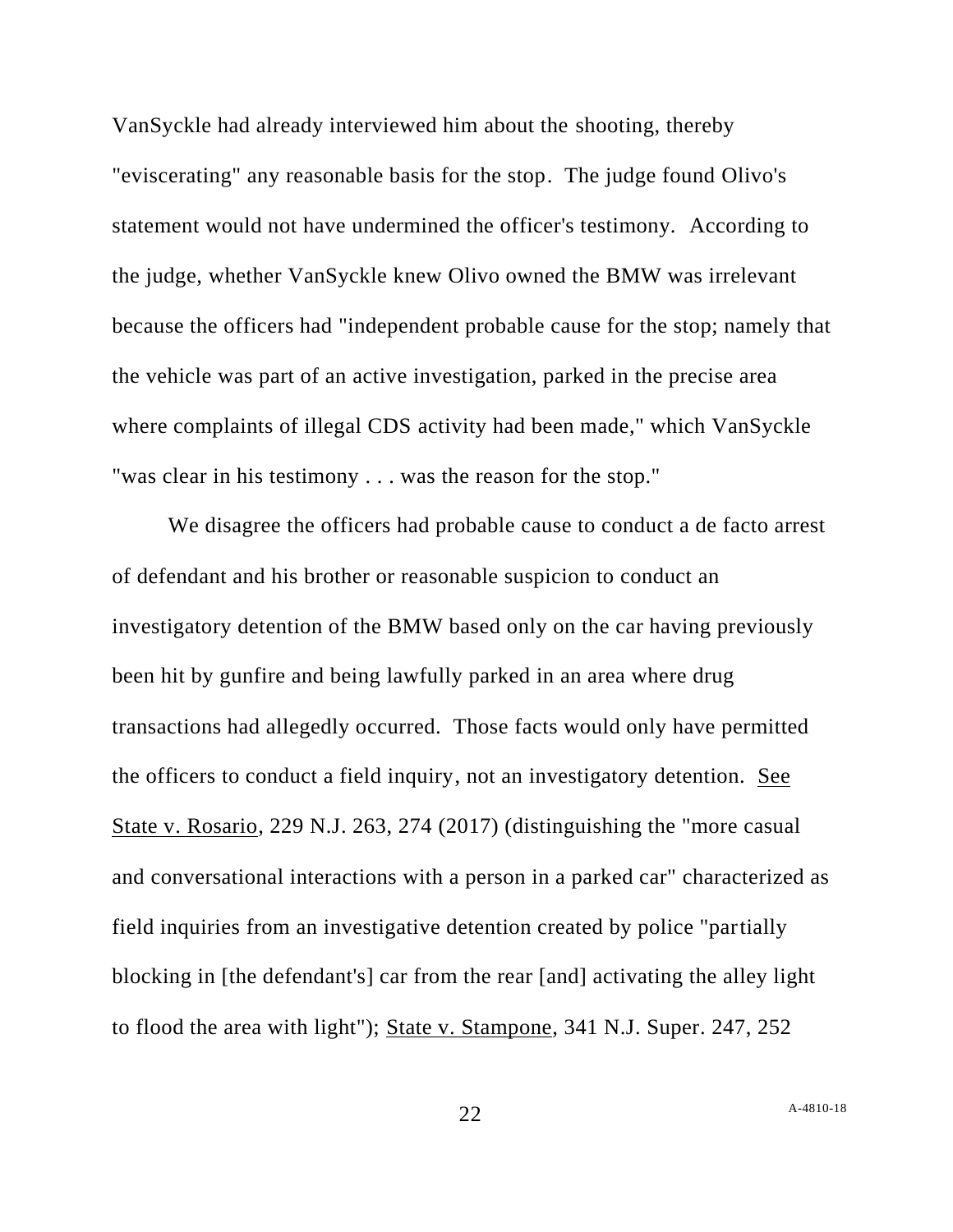(App. Div. 2001) (noting an occupied car parked on a residential street in the afternoon with out-of-state plates in an area where a crime was committed a week or two earlier is not suspicious, and if the rule were different, "a significant portion of our urban population would be susceptible to constant police investigation"). We also disagree the officers could have lawfully made an "investigatory stop" of the BMW simply "to make contact with who was in that vehicle . . . in regards to the shooting" or to "conduct a suspicious vehicle stop in regards to that shooting." See State v. Alessi, 240 N.J. 501, 508, 518-23 (2020) (holding police may not pull over a driver for questioning in furtherance of an investigation without reasonable suspicion the driver had committed a crime or a traffic violation).

Those errors, however, do not change our decision, because the law is well-established that an officer's subjective intent for making a stop is irrelevant so long as there is an objectively reasonable basis for the action. See State v. O'Neal, 190 N.J. 601, 614 (2007) (noting "[a]lthough an officer may testify to his or her subjective intent, the crucial inquiry is whether the officer's conduct was objectively reasonable"). Although the location of the car and its involvement in the shooting would not have been a sufficient basis to conduct an investigatory detention of the BMW, the judge accepted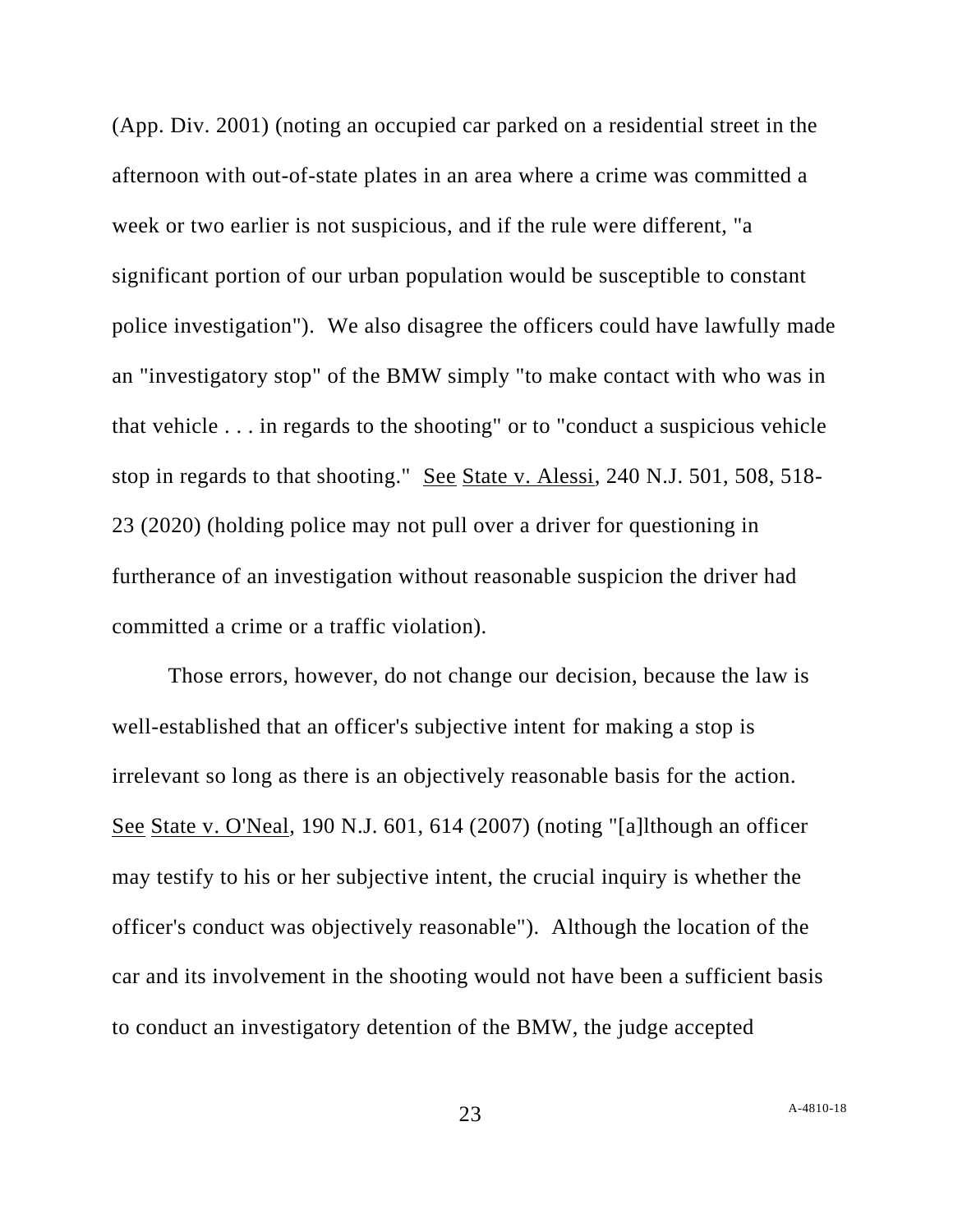VanSyckle's testimony that he saw Tackeem, a known drug dealer, get out of the car and try to hide the yellow bag while the officers were still two car lengths away and before they activated their lights initiating the stop. We agree those facts, in combination with the location of the car and its involvement in the shooting, were sufficient to permit the officers to conduct a Terry<sup>6</sup> stop of Tackeem and the BMW, given how near he was standing to its open front door. See State v. Pineiro, 181 N.J. 13, 20 (2004) (holding "an investigatory stop, sometimes referred to as a Terry stop, is valid 'if it is based on specific and articulable facts which, taken together with rational inferences from those facts, give rise to a reasonable suspicion of criminal activity.'" (quoting State v. Nishina, 175 N.J. 502, 510-11 (2003)) (footnote omitted)).

Defendant's colorable claim of innocence and his reason for wishing to withdraw his plea, the first two Slater factors, rested entirely on his contention that his first lawyer provided ineffective representation on the suppression motion, which we do not find defendant established any prima facie claim. Accordingly, we cannot find the judge abused his discretion in denying defendant's motion to withdraw his plea, even under the more liberal "interests of justice" standard applicable to motions made before sentencing. See R. 3:9-

<sup>&</sup>lt;sup>6</sup> Terry v. Ohio, 392 U.S. 1 (1968).